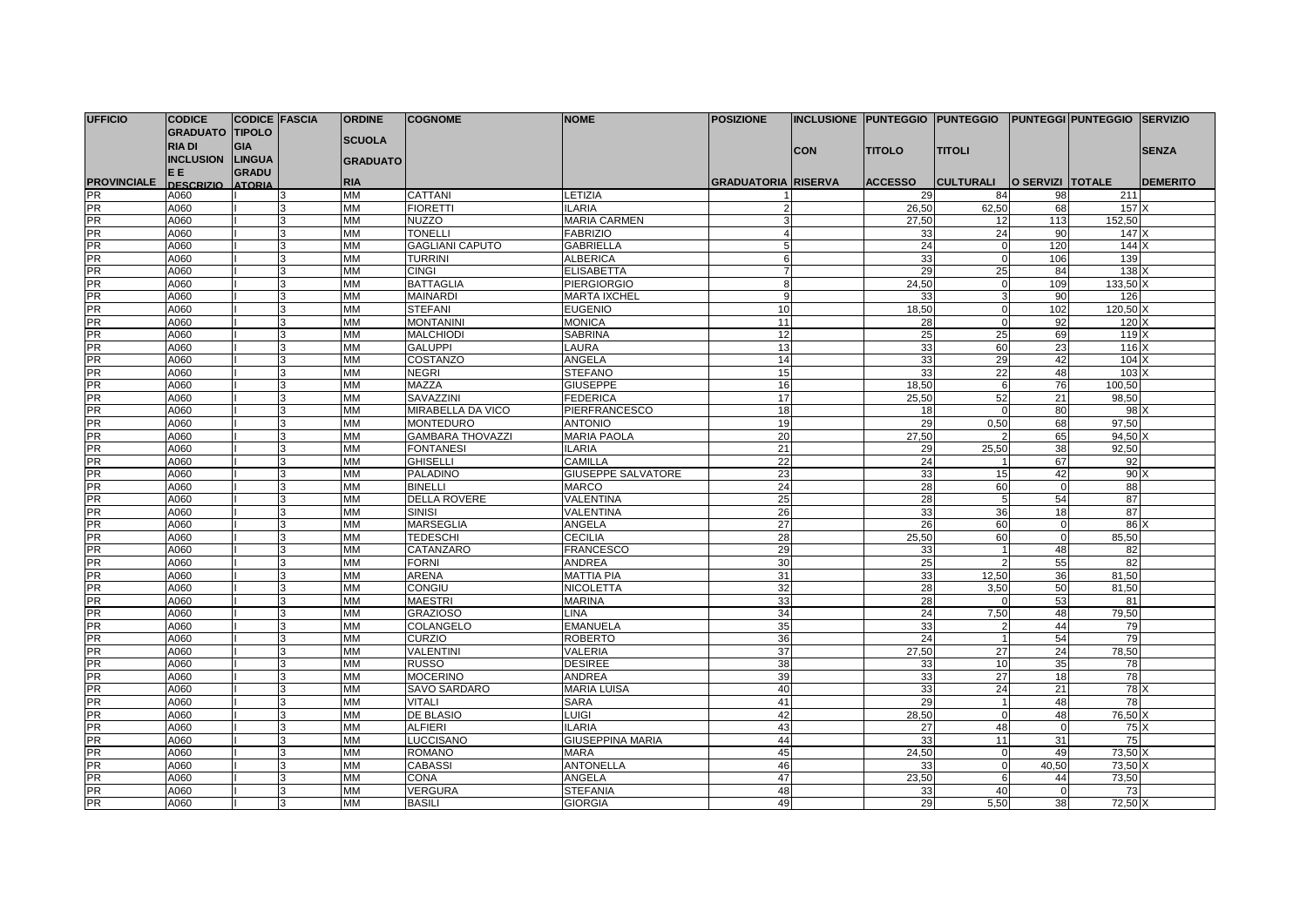|                 | A060 | 3            | MM        | <b>MELEGARI</b>   | <b>FRANCESCA</b>         | 50              | 27,50           | 8              | 36              | 71,50 X          |
|-----------------|------|--------------|-----------|-------------------|--------------------------|-----------------|-----------------|----------------|-----------------|------------------|
| PR<br>PR        | A060 | 3            | <b>MM</b> | <b>MARRAZZO</b>   | <b>ANDREA</b>            | 51              | 28              | 43,50          | $\mathbf 0$     | 71,50            |
| <b>PR</b>       | A060 |              | <b>MM</b> | <b>MONOPOLI</b>   | <b>MARIA</b>             | 52              | 33              |                | 30              | 71               |
| <b>PR</b>       | A060 | <b>R</b>     | <b>MM</b> | LAQUALE           | SEBASTIANO               | 53              | 33              | 13,50          | 24              | 70,50            |
| <b>PR</b>       | A060 |              | MM        | <b>CANTONI</b>    | CRISTINA                 | 54              | 27,50           | $\mathsf{C}$   | 43              | 70,50            |
| <b>PR</b>       | A060 |              | <b>MM</b> | ZANETTI           | <b>ELISA</b>             | 55              | 33              | $\sqrt{ }$     | 37              | 70               |
| PR<br>PR        | A060 |              | <b>MM</b> | <b>PICCIRILLO</b> | <b>GENNARO</b>           | 56              | 33              |                | 30              | 70               |
|                 | A060 |              | <b>MM</b> | <b>SAVINI</b>     | <b>ELISA</b>             | 57              | 33              | 24,50          | 12              | 69,50            |
| <b>PR</b>       | A060 |              | <b>MM</b> | LOPARDO           | PASQUALE                 | 58              | 24              | 12,50          | 33              | 69,50            |
| <b>PR</b>       | A060 |              | <b>MM</b> | <b>RIMOLDI</b>    | <b>BIANCAMARIA</b>       | 59              | 33              | $\sqrt{ }$     | 36              | 69 X             |
| PR              | A060 |              | <b>MM</b> | <b>STOCCHI</b>    | ALESSANDRO               | 60              | 29              | 40             | $\mathbf 0$     | 69               |
| <b>PR</b>       | A060 | 3            | <b>MM</b> | <b>CIACCIO</b>    | <b>DESIRE SEBASTIANA</b> | 61              | 26,50           | $\overline{4}$ | 38              | 68,50            |
| PR              | A060 |              | <b>MM</b> | <b>BORTESI</b>    | FEDERICA                 | 62              | 26,50           | $\sqrt{ }$     | 42              | 68,50            |
| <b>PR</b>       | A060 |              | <b>MM</b> | CATALDO           | LUCIA                    | 63              | 33              | 5,50           | 30              | 68,50 X          |
| <b>PR</b>       | A060 | l3           | <b>MM</b> | <b>BRANCATO</b>   | <b>MIMMA ROSI</b>        | 64              | 33              | 3,50           | 31              | 67,50 X          |
| PR              | A060 | 3            | <b>MM</b> | LAVERSA           | <b>MICHELA</b>           | 65              | 27,50           | 4              | 36              | 67,50            |
| <b>PR</b>       | A060 |              | <b>MM</b> | DI BRACCIO        | <b>OTTAVIO</b>           | 66              | 28,50           | 3              | 36              | 67,50            |
| PR              | A060 |              | <b>MM</b> | <b>BIANCHI</b>    | <b>CECILIA</b>           | 67              | 29              | 12             | 26              | 67               |
| <b>PR</b>       | A060 |              | <b>MM</b> | <b>VIVO</b>       | VALENTINA                | 68              | 29              | 37,50          | $\mathbf 0$     | 66,50            |
| <b>PR</b>       | A060 |              | <b>MM</b> | <b>BAGHINO</b>    | FRANCESCA ANNA           | 69              | 33              | C              | 33              | 66)              |
| <b>PR</b>       | A060 |              | <b>MM</b> | <b>PROVENZALI</b> | <b>VIRGINIA MARIA</b>    | 70              | 23              | 6,50           | 36              | 65,50 X          |
| <b>PR</b>       | A060 | <b>R</b>     | <b>MM</b> | <b>CULIOLO</b>    | <b>MAURIZIO</b>          | $\overline{71}$ | 33              | 14             | 18              | 65               |
| <b>PR</b>       | A060 |              | MM        | <b>GOBBI</b>      | CARLOTTA                 | 72              | 33              | 4.50           | 27              | 64.50            |
| PR              | A060 |              | MM        | <b>BAZZANI</b>    | <b>FRANCESCA</b>         | 73              | 33              | 1,50           | 30              | 64,50            |
| <b>PR</b>       | A060 |              | <b>MM</b> | <b>MEDIOLI</b>    | MARIA GIOVANNA           | $\overline{74}$ | 24              | $\overline{0}$ | 40              | 64               |
| <b>PR</b>       | A060 |              | MM        | LEURINI           | <b>FILIPPO</b>           | 75              | 33              | 14             | 16              | 63               |
| <b>PR</b>       |      |              |           |                   |                          |                 |                 |                |                 |                  |
|                 | A060 |              | <b>MM</b> | <b>MONICA</b>     | <b>FEDERICO</b>          | 76              | 27              | 12             | 23              | 62               |
| <b>PR</b><br>PR | A060 |              | <b>MM</b> | DE SIMONE         | VERONICA                 | 77              | 33              | 29             | $\mathbf 0$     | 62<br>62         |
|                 | A060 |              | <b>MM</b> | DI NOIA           | <b>VINCENZO</b>          | 78              | 27              |                | 34              |                  |
| PR              | A060 | 3            | <b>MM</b> | <b>FERRARI</b>    | <b>ELENA</b>             | 79              | 33              | 16.50          | 12              | 61.50 X          |
| PR              | A060 |              | <b>MM</b> | <b>BOTTAZZI</b>   | <b>GIUDITTA</b>          | 80              | 33              | 16             | 12              | 61               |
| PR<br>PR        | A060 | 3            | <b>MM</b> | <b>MACCARONE</b>  | <b>CLAUDIA</b>           | 81              | 24.50           | 6              | 30              | 60.50 X          |
|                 | A060 | 3            | <b>MM</b> | <b>BEVILACQUA</b> | <b>GIUSEPPE</b>          | 82              | 18              | 8,50           | 34              | 60.50 X          |
| PR              | A060 | 3            | <b>MM</b> | <b>VALENTI</b>    | <b>ANDREA</b>            | 83              | 24,50           | $\Omega$       | 36              | 60,50            |
| <b>PR</b>       | A060 |              | <b>MM</b> | <b>ZANARDI</b>    | <b>CLARISSA</b>          | 84              | 33              | $\sqrt{2}$     | $\overline{27}$ | 60               |
| PR              | A060 |              | <b>MM</b> | <b>LIGUORI</b>    | AGOSTINO                 | 85              | 33              | 5,50           | 21              | 59,50            |
| <b>PR</b>       | A060 | 3            | <b>MM</b> | <b>NERI</b>       | <b>RAFFAELLA</b>         | 86              | 33              | $\Omega$       | 26              | 59               |
| <b>PR</b>       | A060 |              | <b>MM</b> | <b>TURCHI</b>     | <b>FILIPPO</b>           | 87              | 29              | 12             | 18              | 59)              |
| <b>PR</b>       | A060 |              | <b>MM</b> | <b>TEDESCHI</b>   | <b>ENRICO</b>            | 88              | $\overline{22}$ | $\sqrt{ }$     | $\overline{37}$ | 59               |
| <b>PR</b>       | A060 | $\mathbf{R}$ | <b>MM</b> | <b>GIROLDINI</b>  | <b>ALBERTO</b>           | 89              | 28,50           | $\Omega$       | 30              | 58,50            |
| <b>PR</b>       | A060 | 3            | <b>MM</b> | <b>PASSARELLI</b> | MARIACARMELA             | 90              | 22              | $\Omega$       | 36              | 58               |
| PR              | A060 |              | <b>MM</b> | ZANELLI           | <b>DANIELA</b>           | 91              | 33              |                | 24              | 58               |
| <b>PR</b>       | A060 |              | <b>MM</b> | <b>SCORDO</b>     | ANGELA VALERIA           | 92              | 33              | $\Omega$       | 24              | 57               |
| PR              | A060 | 3            | <b>MM</b> | <b>PIAZZA</b>     | <b>GIULIA</b>            | 93              | 28,50           | $\Delta$       | 24              | $56,50$ $\times$ |
| <b>PR</b>       | A060 |              | <b>MM</b> | <b>BERTANI</b>    | <b>MARCO</b>             | 94              | 22              | 0,50           | 34              | 56.50            |
| PR<br>PR        | A060 |              | <b>MM</b> | <b>DIGIACOMO</b>  | <b>GRAZIANA</b>          | 95              | 26              | 24             | 6               | 56               |
|                 | A060 |              | <b>MM</b> | <b>VALENTI</b>    | <b>CRISTINA</b>          | 96              | 33              | $\Delta$       | 18              | 55               |
| <b>PR</b>       | A060 |              | <b>MM</b> | <b>SCIASCIA</b>   | <b>UMBERTO</b>           | 97              | 33              | 3              | 19              | 55               |
| <b>PR</b>       | A060 |              | <b>MM</b> | <b>MONTAGNA</b>   | <b>ANTONIETTA</b>        | 98              | 23,50           | 1,50           | 30              | 55               |
| $\frac{1}{PR}$  | A060 | $\mathbf{R}$ | <b>MM</b> | <b>AMORE</b>      | <b>PATRIZIA</b>          | 99              | 26.50           | $\mathbf{q}$   | 19              | 54.50            |
| <b>PR</b>       | A060 | 3            | <b>MM</b> | VENEZIANO         | ROSANNA                  | 100             | 33              | 12             | 9               | 54               |
| <b>PR</b>       | A060 | 3            | <b>MM</b> | <b>FORESTI</b>    | <b>RUBEN</b>             | 101             | 23,50           | 25,50          | 5               | 54               |
| <b>PR</b>       | A060 |              | <b>MM</b> | <b>GILIBERTI</b>  | <b>ANNUNZIATO</b>        | 102             | 29              |                | 25              | 54               |
| <b>PR</b>       | A060 |              | <b>MM</b> | <b>FILIPPI</b>    | <b>MARCO</b>             | 103             | 24              | 5              | 24              | 53               |
| PR              | A060 | 3            | <b>MM</b> | <b>PELLEGRINI</b> | <b>GIULIA</b>            | 104             | 33              | 1.50           | 18              | 52.50            |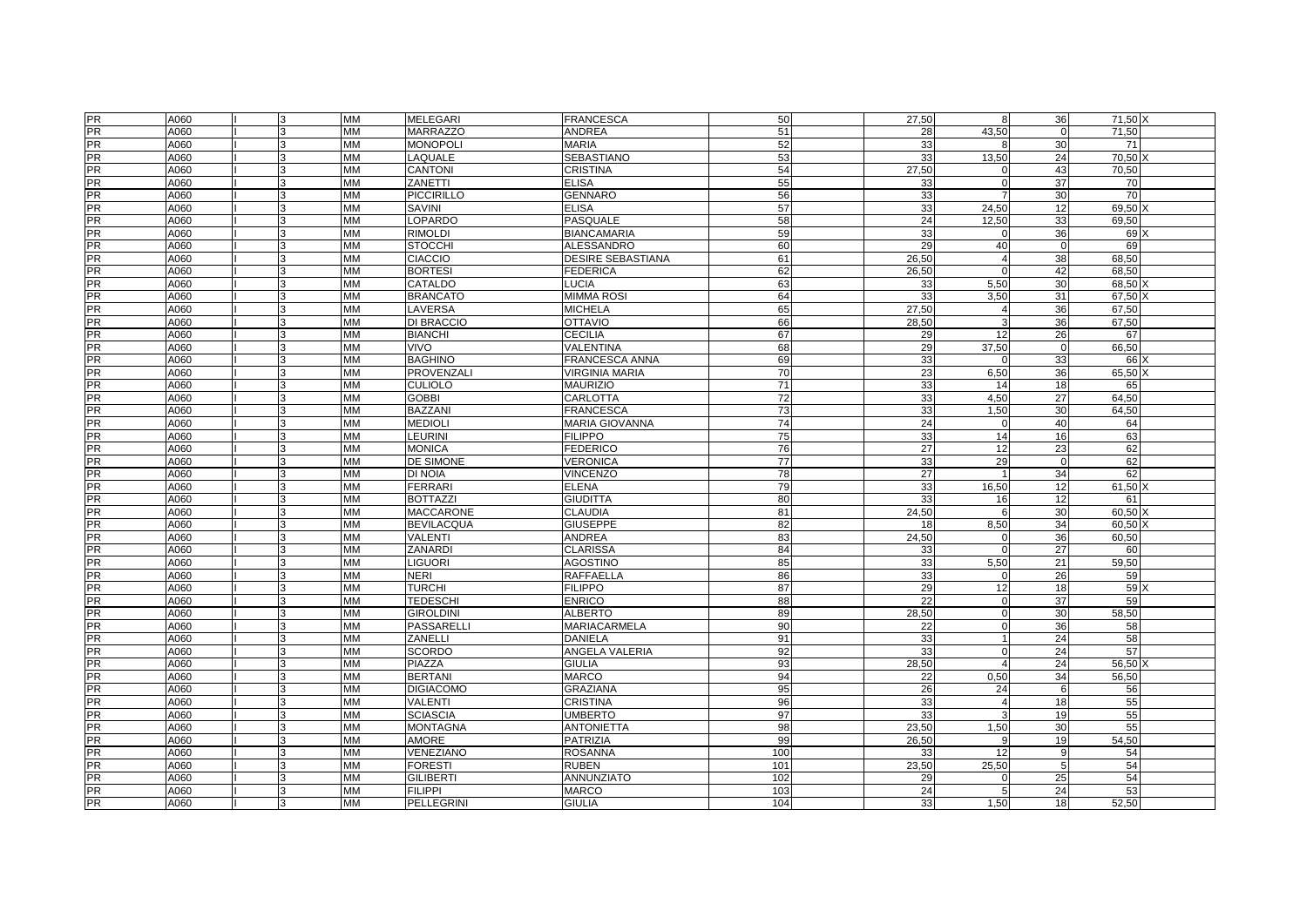| <b>PR</b>      | A060 |              | <b>MM</b> | <b>MINEO</b>       | <b>GIUSEPPE</b>          | 105 | 33    | $\mathbf 0$    | 19              | 52 X            |  |
|----------------|------|--------------|-----------|--------------------|--------------------------|-----|-------|----------------|-----------------|-----------------|--|
| <b>PR</b>      | A060 |              | <b>MM</b> | <b>GIOVANELLI</b>  | <b>RAFFAELLA</b>         | 106 | 27    | $\Omega$       | 25              | 52X             |  |
| <b>PR</b>      | A060 |              | <b>MM</b> | <b>TRIASSI</b>     | <b>DOMENICO</b>          | 107 | 28    | $\Omega$       | 24              | 52              |  |
| <b>PR</b>      | A060 |              | <b>MM</b> | COLLA              | LAURA                    | 108 | 27,50 | 0,50           | 24              | 52              |  |
| $\frac{1}{PR}$ | A060 | 3            | <b>MM</b> | <b>SQUARCELLA</b>  | CLAUDIA                  | 109 | 25,50 | $\overline{2}$ | 24              | 51,50           |  |
| <b>PR</b>      | A060 |              | <b>MM</b> | <b>PASULO</b>      | <b>RUDY</b>              | 110 | 22    | 1,50           | 28              | 51,50           |  |
| PR             | A060 |              | <b>MM</b> | LUMARE             | <b>CLAUDIO</b>           | 111 | 33    | 6,50           | 12              | 51,50           |  |
| PR             | A060 |              | <b>MM</b> | <b>SCHIFANELLA</b> | <b>ALESSANDRO</b>        | 112 | 20,50 | $\overline{1}$ | 30              | 51,50           |  |
| <b>PR</b>      | A060 |              | <b>MM</b> | <b>MAGNANI</b>     | <b>GIACOMO</b>           | 113 | 27.50 | 24             | $\mathbf 0$     | 51,50           |  |
| PR             | A060 |              | <b>MM</b> | <b>AMATO</b>       | <b>ROSSELLA</b>          | 114 | 33    | 12             | 6               | 51              |  |
| <b>PR</b>      | A060 | 3            | <b>MM</b> | <b>LENTI</b>       | <b>SERENA</b>            | 115 | 33    | $\Omega$       | 18              | 51              |  |
| <b>PR</b>      | A060 | 3            | <b>MM</b> | <b>MORONI</b>      | <b>ALESSANDRA</b>        | 116 | 33    | $\overline{1}$ | 16              | 50              |  |
| <b>PR</b>      | A060 |              | <b>MM</b> | <b>RAIA</b>        | <b>MAURIZIO</b>          | 117 | 25,50 | 6,50           | 18              | 50              |  |
| <b>PR</b>      | A060 |              | <b>MM</b> | <b>PARRILLO</b>    | PAOLO                    | 118 | 26    | 6              | 18              | 50              |  |
| <b>PR</b>      | A060 |              | MM        | <b>TERZI</b>       | <b>STEFANO</b>           | 119 | 29    | $\Omega$       | 21              | 50              |  |
| PR             | A060 |              | <b>MM</b> | INGHILLERI         | ITA                      | 120 | 29    | 9              | 12              | 50              |  |
| <b>PR</b>      | A060 |              | <b>MM</b> | ZUCCONI            | <b>PAOLA</b>             | 121 | 24,50 |                | $\overline{22}$ | 49,50           |  |
| PR             | A060 | 3            | <b>MM</b> | PETROLO            | <b>DIANA</b>             | 122 | 33    | 16,50          | $\mathbf 0$     | 49,50           |  |
| <b>PR</b>      | A060 |              | <b>MM</b> | SAVINI             | <b>SARA</b>              | 123 | 33    | 16             | $\Omega$        | 49              |  |
| <b>PR</b>      | A060 |              | <b>MM</b> | <b>SILVESTRI</b>   | <b>FRANCESCA</b>         | 124 | 27,50 | 5              | 16              | 48,50           |  |
| <b>PR</b>      | A060 |              | <b>MM</b> | <b>GIOIA</b>       | <b>GLORIA ANTONIA</b>    | 125 | 23,50 | $\overline{7}$ | 18              | 48,50           |  |
| <b>PR</b>      | A060 | <b>R</b>     | <b>MM</b> | <b>MORA</b>        | <b>ERIKA</b>             | 126 | 29    | $\Omega$       | 19              | $48$ $\times$   |  |
| <b>PR</b>      | A060 | 3            | <b>MM</b> | <b>VIENI</b>       | <b>ANTONIO</b>           | 127 | 33    | 2.50           | 12              | 47.50 X         |  |
| PR             | A060 |              | <b>MM</b> | <b>MUSELLA</b>     | CLAUDIO TOMMASO          | 128 | 23    | O              | 24              | 47 X            |  |
| <b>PR</b>      | A060 | 3            | <b>MM</b> | <b>MADONI</b>      | NICOLO'                  | 129 | 28    | 5              | 14              | 47 X            |  |
| <b>PR</b>      | A060 | 3            | <b>MM</b> | <b>MARCHESANI</b>  | <b>ALESSIO</b>           | 130 | 26    | $\overline{1}$ | $\overline{20}$ | 47 <sup>2</sup> |  |
| <b>PR</b>      | A060 |              | <b>MM</b> | <b>CILURZO</b>     | ANNAMARIA                | 131 | 21    | 3,50           | 22              | 46,50           |  |
| <b>PR</b>      | A060 |              | <b>MM</b> | <b>STANISCI</b>    | PATRIZIA                 | 132 | 33    |                | 12              | 46              |  |
| <b>PR</b>      | A060 |              | MM        | CANALI             | <b>FRANCESCA</b>         | 133 | 29    | $\overline{4}$ | 13              | 46              |  |
| PR             | A060 |              | <b>MM</b> | COLACINO           | ANDREA                   | 134 | 21,50 | 0,50           | 24              | 46              |  |
| PR             | A060 |              | <b>MM</b> | <b>OLIVIERI</b>    | <b>MARTA</b>             | 135 | 29    |                | 16              | 46              |  |
| <b>PR</b>      | A060 |              | <b>MM</b> | <b>VITELLI</b>     | <b>ROSANNA</b>           | 136 | 33    | 13             | $\mathbf 0$     | 46              |  |
| <b>PR</b>      | A060 | 3            | <b>MM</b> | <b>BELLANOVA</b>   | DANIELE                  | 137 | 26,50 | -1             | 18              | 45,50           |  |
| <b>PR</b>      | A060 |              | <b>MM</b> | <b>TUMMOLO</b>     | DONATO                   | 138 | 29    |                | 15              | 45              |  |
| <b>PR</b>      | A060 |              | <b>MM</b> | <b>GAVARUZZI</b>   | <b>EMILIA</b>            | 139 | 29    | $\overline{4}$ | 12              | 45              |  |
| <b>PR</b>      | A060 | 3            | <b>MM</b> | <b>BALDASSARRE</b> | <b>GIUSEPPE</b>          | 140 | 21    | 6              | 18              | 45              |  |
| <b>PR</b>      | A060 | 3            | <b>MM</b> | <b>CISI</b>        | <b>ELISA</b>             | 141 | 33    | $\Omega$       | 12              | 45              |  |
| PR             | A060 |              | <b>MM</b> | <b>SALERNI</b>     | <b>FABRIZIA</b>          | 142 | 33    | 12             | $\mathbf 0$     | 45              |  |
| PR             | A060 |              | <b>MM</b> | <b>MATTA</b>       | <b>ANDREA</b>            | 143 | 33    | 12             | $\mathbf 0$     | 45              |  |
| <b>PR</b>      | A060 | 3            | <b>MM</b> | <b>RUSSO</b>       | NUNZIATINA               | 144 | 33    | 12             | $\mathbf 0$     | 45              |  |
| <b>PR</b>      | A060 |              | <b>MM</b> | <b>NUZZO</b>       | LAURENZA                 | 145 | 33    | $\Omega$       | 12              | 45              |  |
| <b>PR</b>      | A060 |              | <b>MM</b> | <b>RONDELLI</b>    | <b>RICCARDO</b>          | 146 | 23,50 | 3              | 18              | 44,50           |  |
| <b>PR</b>      | A060 |              | <b>MM</b> | <b>BIANCHI</b>     | LUCIA                    | 147 | 26    | $\Omega$       | 18              | 44              |  |
| <b>PR</b>      | A060 |              | <b>MM</b> | <b>ANATRIELLO</b>  | PIERPAOLO                | 148 | 28    | 0,50           | 15              | 43,50           |  |
| <b>PR</b>      | A060 |              | <b>MM</b> | <b>MANICCIA</b>    | ALESSANDRA               | 149 | 26,50 | Δ              | 13              | 43,50           |  |
| <b>PR</b>      | A060 |              | <b>MM</b> | <b>PINTO</b>       | <b>MARIANNA</b>          | 150 | 26,50 | 4,50           | 12              | 43              |  |
| $\frac{1}{PR}$ | A060 |              | <b>MM</b> | RANIERI            | EKATERINA                | 151 | 29    | 5,50           | 8               | 42,50           |  |
| PR             | A060 |              | <b>MM</b> | <b>DUMITRASCO</b>  | _ILIA                    | 152 | 21    | 15,50          | 6               | 42,50           |  |
| <b>PR</b>      | A060 |              | <b>MM</b> | <b>DEJANA</b>      | <b>MARIA TERESA</b>      | 153 | 29    | $\Omega$       | 13              | 42              |  |
| <b>PR</b>      | A060 | $\mathbf{R}$ | <b>MM</b> | <b>MORELLI</b>     | <b>MICHELA</b>           | 154 | 33    | 3              | 6               | 42              |  |
| <b>PR</b>      | A060 | 3            | <b>MM</b> | ODDO               | ARIANNA                  | 155 | 29    |                | 12              | 42              |  |
| PR             | A060 |              | <b>MM</b> | <b>CANESE</b>      | <b>TIZIANO</b>           | 156 | 33    | $\Omega$       | 9               | 42              |  |
| <b>PR</b>      | A060 |              | <b>MM</b> | <b>MONACO</b>      | <b>ANTONIO SALVATORE</b> | 157 | 22.50 | 5              | 14              | 41,50           |  |
| <b>PR</b>      | A060 | 3            | <b>MM</b> | <b>FAZZINO</b>     | <b>SALVATORE</b>         | 158 | 28    | 1.50           | 12              | 41,50 X         |  |
| PR             | A060 |              | <b>MM</b> | <b>PASTORE</b>     | <b>ALBINO</b>            | 159 | 29    | 0,50           | 12              | 41,50           |  |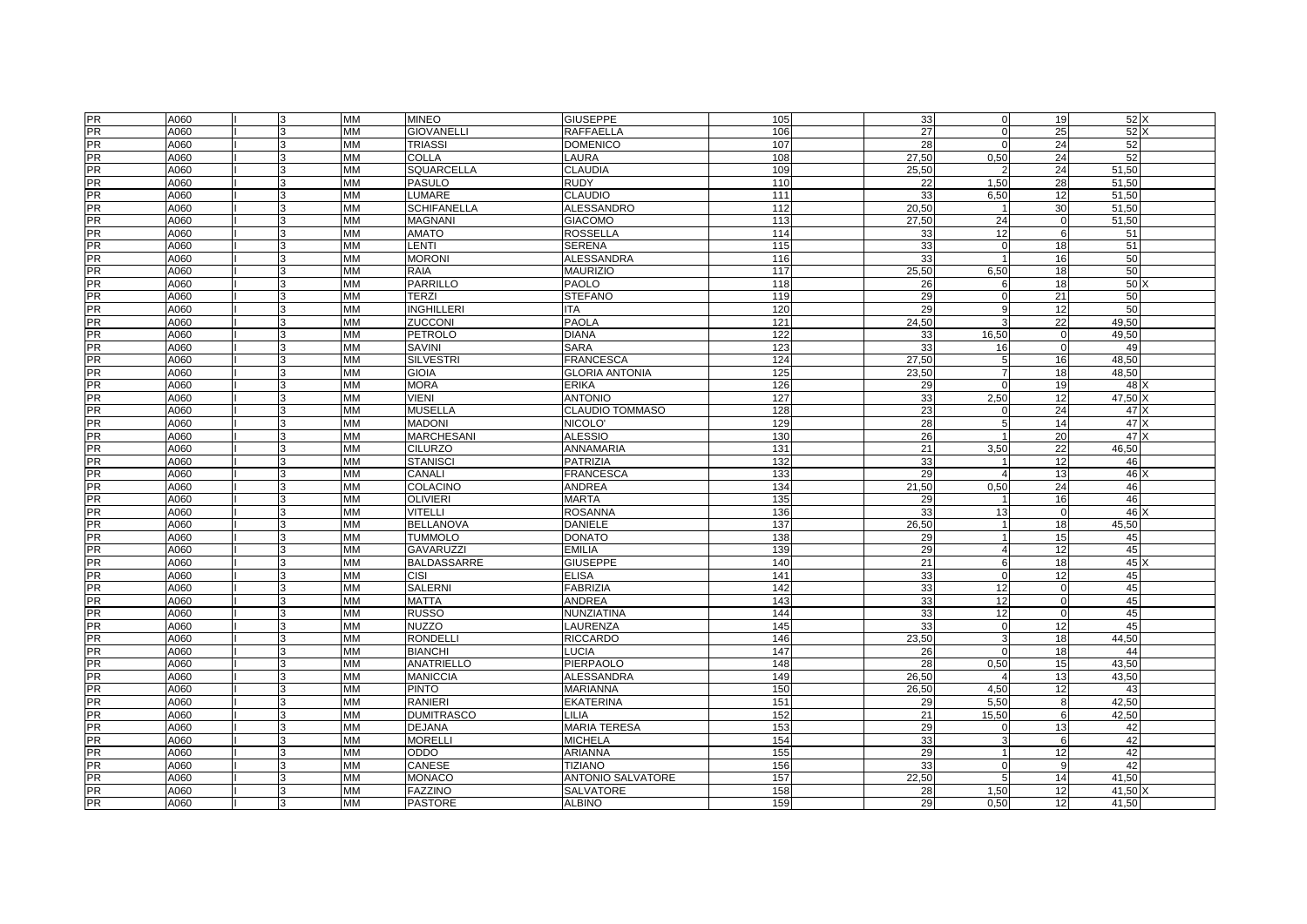| <b>PR</b>       | A060         |              | <b>MM</b>              | <b>BELLOMI</b>                    | <b>FABIOLA</b>                           | 160        | 28              | 1,50                    | 12                         | 41,50           |
|-----------------|--------------|--------------|------------------------|-----------------------------------|------------------------------------------|------------|-----------------|-------------------------|----------------------------|-----------------|
| <b>PR</b>       | A060         | 3            | <b>MM</b>              | <b>SERVILLO</b>                   | <b>TIZIANA</b>                           | 161        | 26,50           | 15                      | $\mathbf 0$                | 41,50           |
| PR              | A060         |              | <b>MM</b>              | ROSA DONATI                       | <b>MICHELE</b>                           | 162        | 23,50           | $\mathsf{C}$            | 18                         | 41,50           |
|                 | A060         |              | <b>MM</b>              | <b>MANTIONE</b>                   | <b>RODOLFO</b>                           | 163        | 25              | 7                       | 9                          | 41)             |
| PR<br>PR        | A060         | 3            | <b>MM</b>              | <b>DISTANTE</b>                   | <b>ENZA</b>                              | 164        | 25              | $\Omega$                | 16                         | $41 \times$     |
| <b>PR</b>       | A060         |              | <b>MM</b>              | <b>TRIA</b>                       | PASQUALE DANILO                          | 165        | 26,50           | 2,50                    | 12                         | 41              |
| PR              | A060         |              | <b>MM</b>              | <b>PAGANI</b>                     | MARCELLO                                 | 166        | 29              | $\mathsf{C}$            | 12                         | 41X             |
| PR              | A060         |              | <b>MM</b>              | TINELLI                           | <b>SILVIA</b>                            | 167        | 29              | 12                      | $\mathbf 0$                | 41              |
| <b>PR</b>       | A060         |              | <b>MM</b>              | <b>GESUALDI</b>                   | <b>ALESSIA</b>                           | 168        | 27.50           | 1,50                    | 12                         | 41              |
| <b>PR</b>       | A060         |              | MM                     | <b>RAFFAINI</b>                   | <b>FRANCESCA</b>                         | 169        | 29              | 12                      | $\mathbf 0$                | 41              |
| PR              | A060         |              | <b>MM</b>              | <b>LORENTI</b>                    | <b>MIRIAM</b>                            | 170        | 27,50           | $\Omega$                | 13                         | 40,50 X         |
| <b>PR</b>       | A060         | 3            | <b>MM</b>              | <b>IANNUZZI</b>                   | LAURA                                    | 171        | 27              | 1,50                    | 12                         | 40.50           |
| <b>PR</b>       | A060         |              | <b>MM</b>              | CAPRETTI                          | <b>ELISA</b>                             | 172        | 28              | 0,50                    | 12                         | 40,50           |
| <b>PR</b>       | A060         |              | <b>MM</b>              | <b>FERRARI</b>                    | <b>ILARIA</b>                            | 173        | 27              | 1,50                    | 12                         | 40,50           |
| <b>PR</b>       | A060         |              | <b>MM</b>              | <b>RUSSO</b>                      | <b>GIUSEPPE</b>                          | 174        | 22              | 0,50                    | 18                         | 40,50           |
| <b>PR</b>       | A060         |              | <b>MM</b>              | <b>BRASIELLO</b>                  | <b>GABRIELE</b>                          | 175        | 28              | 0,50                    | 12                         | 40,50           |
| <b>PR</b>       | A060         |              | <b>MM</b>              | ZINZI                             | LAURA                                    | 176        | 25,50           | 15                      | $\mathbf 0$                | 40,50           |
| <b>PR</b>       | A060         | 3            | <b>MM</b>              | <b>CIRLINCIONE</b>                | <b>FORTUNATO</b>                         | 177        | 33              | $\overline{1}$          | 6                          | 40              |
| <b>PR</b>       | A060         | $\mathbf{R}$ | <b>MM</b>              | <b>LANTANO</b>                    | <b>CLAUDIA</b>                           | 178        | 28              | 12                      | $\Omega$                   | 40              |
| <b>PR</b>       | A060         | 3            | <b>MM</b>              | <b>PECORA</b>                     | <b>ADRIANA</b>                           | 179        | 27              |                         | 12                         | 40              |
| PR              | A060         |              | <b>MM</b>              | <b>DIAFERIA</b>                   | <b>FABIOLA</b>                           | 180        | 33              | 6,50                    | $\mathbf 0$                | 39,50           |
| PR              | A060         |              | <b>MM</b>              | <b>MOLLO</b>                      | <b>FRANCESCO</b>                         | 181        | 27.50           | 12                      | $\mathbf 0$                | 39,50           |
| <b>PR</b>       | A060         | 3            | <b>MM</b>              | <b>PRANZO</b>                     | MARCO BENIAMINO                          | 182        | 27.50           | 12                      | $\mathbf 0$                | 39,50           |
| PR              | A060         |              | <b>MM</b>              | <b>VICARI</b>                     | <b>BARBARA</b>                           | 183        | 26,50           | 0,50                    | 12                         | 39              |
| <b>PR</b>       | A060         |              | <b>MM</b>              | LONGO                             | <b>IDA</b>                               | 184        | 33              | $\sqrt{ }$              | 6                          | 39              |
| <b>PR</b>       | A060         |              | <b>MM</b>              | <b>ALFIERI</b>                    | <b>BEATRICE</b>                          | 185        | $\overline{27}$ | $\overline{12}$         | $\Omega$                   | 39              |
| <b>PR</b>       | A060         | 3            | <b>MM</b>              | <b>GARAU</b>                      | <b>NICOLA</b>                            | 186        | 20              |                         | 18                         | 39              |
| PR              | A060         |              | <b>MM</b>              | ZANICHELL                         | RAMONA                                   | 187        | 33              | 1,50                    | $\overline{4}$             | 38,50           |
| <b>PR</b>       | A060         |              | <b>MM</b>              | <b>TERENZIANI</b>                 | FRANCESCA                                | 188        | 29              | 5                       | 3                          | 37              |
| <b>PR</b>       | A060         | 3            | <b>MM</b>              | <b>TOTA</b>                       | MAURA                                    | 189        | 33              | $\overline{4}$          | $\mathbf 0$                | 37              |
| <b>PR</b>       | A060         |              | <b>MM</b>              | <b>COTRONEI</b>                   | SALVATORE                                | 190        | 28,50           | 8,50                    | $\mathbf 0$                | 37              |
|                 | A060         |              | <b>MM</b>              | <b>TASSOTTI</b>                   | <b>MICHELE</b>                           | 191        | 25              | 12                      | $\mathbf 0$                | 37              |
| PR<br>PR        | A060         | 3            | <b>MM</b>              | <b>CASTIGLIEGO</b>                | MIRIAM                                   | 192        | 28,50           | 1,50                    | $\overline{7}$             | $\overline{37}$ |
| <b>PR</b>       | A060         | 3            | <b>MM</b>              | <b>FELICI</b>                     | <b>GEORGIA LORETTA</b>                   | 193        | 33              | 4                       | $\mathbf 0$                | 37              |
| PR              | A060         |              | <b>MM</b>              | <b>TELLINI</b>                    | <b>TIZIANA</b>                           | 194        | 29              | 1,50                    | 6                          | 36,50           |
| PR              | A060         |              | <b>MM</b>              | <b>POMARICO</b>                   | PAOLA                                    | 195        | 29              | 1,50                    | 6                          | 36,50           |
| <b>PR</b>       | A060         | 3            | <b>MM</b>              | LOSITO                            |                                          | 196        | 22,50           | 2                       | 12                         | 36,50           |
| <b>PR</b>       | A060         |              | <b>MM</b>              | <b>BALDI CANTU'</b>               | <b>DOMENICO</b><br><b>ELISA</b>          | 197        | 24              | 0,50                    | 12                         | 36,50           |
| <b>PR</b>       | A060         |              | <b>MM</b>              | <b>CURIGLIANO</b>                 | <b>GIOVANNI</b>                          | 198        | 28,50           | 8                       | $\mathbf 0$                | 36,50           |
| <b>PR</b>       | A060         |              | <b>MM</b>              | <b>MINOTTI</b>                    | <b>ANTONELLA</b>                         | 199        | 25,50           | 11                      | $\mathbf 0$                | 36,50           |
|                 | A060         |              |                        |                                   |                                          |            |                 |                         | $\overline{2}$             |                 |
| <b>PR</b><br>PR | A060         |              | MM<br><b>MM</b>        | <b>FRANCICA</b><br><b>RENDA</b>   | <b>RITA</b><br><b>ANTONINO SALVATORE</b> | 200<br>201 | 33<br>22        | 1,50                    | 12                         | 36,50<br>36X    |
| <b>PR</b>       | A060         |              | <b>MM</b>              | D'ADDETTA                         | <b>ANNA</b>                              | 202        | 28              | $\mathcal{P}$           | 6                          | 36X             |
| <b>PR</b>       | A060         | 3            | <b>MM</b>              | <b>BRUNZO</b>                     | <b>ALDO</b>                              | 203        |                 |                         | 6                          | 36              |
| <b>PR</b>       |              |              | <b>MM</b>              | <b>NARDI</b>                      |                                          | 204        | 29              | 3                       |                            |                 |
| <b>PR</b>       | A060         |              | <b>MM</b>              |                                   | <b>_ORENZO MARIA</b><br><b>DAVIDE</b>    |            | 33              | э                       | $\mathbf 0$<br>$\mathbf 0$ | 36<br>36        |
| PR              | A060         |              |                        | <b>DEL SANTE</b><br><b>ALIANI</b> |                                          | 205        | 33              | $\Omega$                |                            |                 |
| <b>PR</b>       | A060<br>A060 |              | <b>MM</b><br><b>MM</b> | <b>ARCURI</b>                     | <b>ELEONORA</b><br>DANIELA               | 206<br>207 | 33<br>27        | $\mathbf{q}$            | 3<br>$\Omega$              | 36<br>36        |
| <b>PR</b>       |              |              |                        |                                   |                                          |            |                 | э                       |                            |                 |
| PR              | A060         | $\mathbf{R}$ | <b>MM</b>              | <b>BERARDI</b>                    | <b>ROSSELLA</b>                          | 208        | 20              | $\sqrt{2}$              | 12                         | 35)             |
| <b>PR</b>       | A060         | 3            | <b>MM</b>              | <b>PIZZOCHERI</b>                 | <b>PAOLO</b>                             | 209        | 33              |                         | $\overline{2}$             | 35X<br>34.50    |
| <b>PR</b>       | A060         |              | <b>MM</b>              | <b>CRESCI</b>                     | <b>FLAVIA</b>                            | 210        | 29              | 5,50                    | $\mathbf 0$                |                 |
| <b>PR</b>       | A060         | 3            | <b>MM</b>              | <b>RADICE</b>                     | PIERO LUIGI                              | 211        | 17              | $\Omega$                | 17                         | 34              |
|                 | A060         |              | <b>MM</b>              | <b>FINTSCHI</b>                   | <b>FRANCESCA</b>                         | 212        | $\overline{22}$ | 12                      | $\Omega$                   | 34              |
| <b>PR</b>       | A060         |              | <b>MM</b>              | <b>ROMANO</b>                     | <b>CINZIA</b>                            | 213        | 29              | 5                       | $\Omega$                   | 34              |
| PR              | A060         | 3            | <b>MM</b>              | <b>VIGNOLA</b>                    | <b>SERENA</b>                            | 214        | 33              | $\overline{\mathbf{1}}$ | $\Omega$                   | 34              |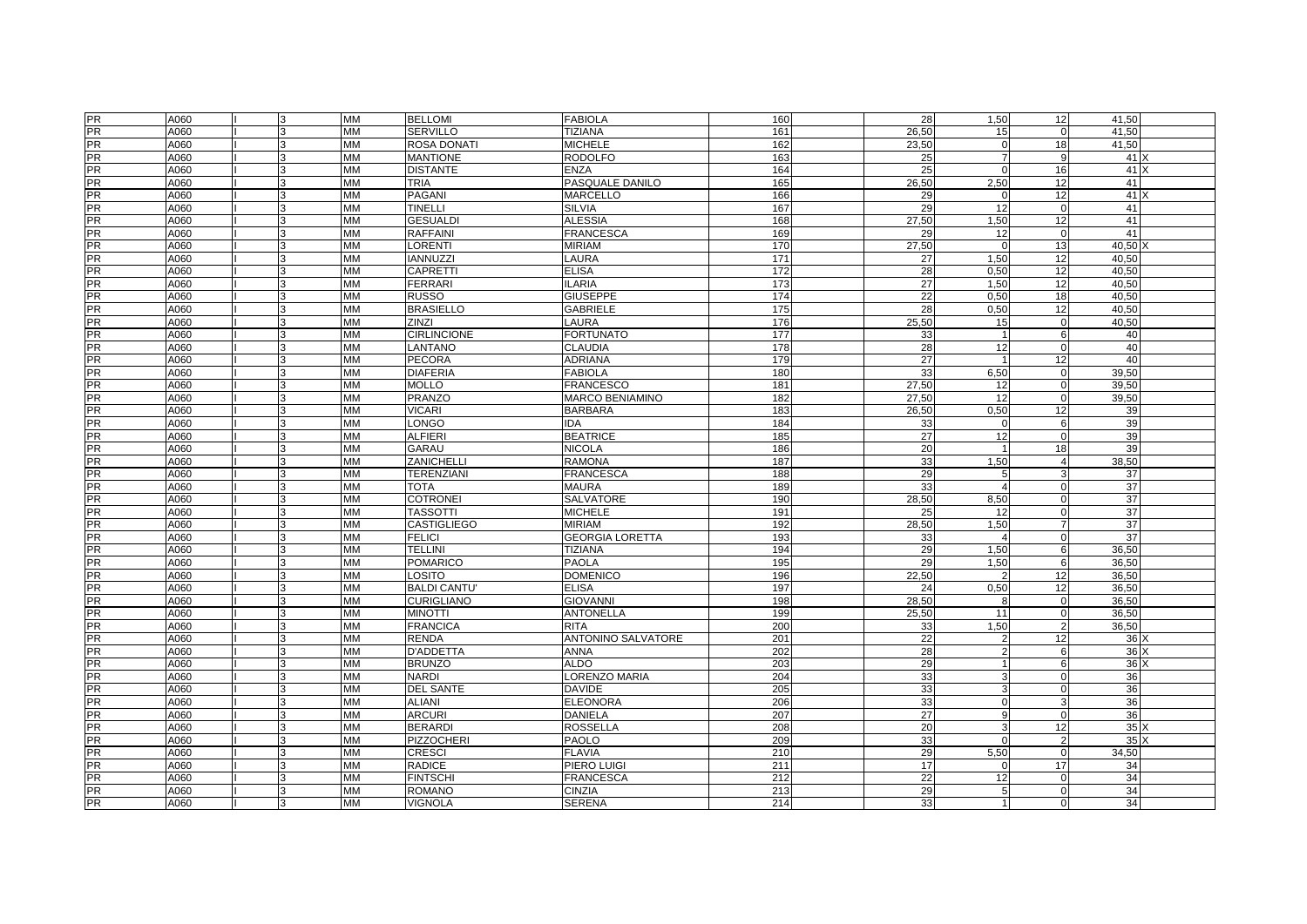|                | A060 | 3        | <b>MM</b> | <b>LILLO</b>       | <b>ALBERTO</b>              | 215 | 33    | $\overline{1}$ | $\mathbf 0$    | 34              |
|----------------|------|----------|-----------|--------------------|-----------------------------|-----|-------|----------------|----------------|-----------------|
| PR<br>PR       | A060 | 3        | <b>MM</b> | CAPPIELLO          | <b>ANTONELLA</b>            | 216 | 33    | 0,50           | $\mathbf{0}$   | 33,50           |
| <b>PR</b>      | A060 |          | <b>MM</b> | <b>FRATTARUOLO</b> | <b>MARIA</b>                | 217 | 33    | 0,50           | 0              | 33,50           |
| <b>PR</b>      | A060 |          | <b>MM</b> | <b>CAPONE</b>      | <b>SILVIA</b>               | 218 | 33    | 0,50           | $\mathbf 0$    | 33,50           |
| <b>PR</b>      | A060 |          | MM        | <b>SCAFURO</b>     | <b>STEFANO</b>              | 219 | 24,50 | q              | $\mathbf 0$    | 33,50           |
| <b>PR</b>      | A060 |          | <b>MM</b> | <b>CERRA</b>       | GIOVANNI                    | 220 | 26.50 | $\overline{7}$ | $\mathbf 0$    | 33,50           |
| <b>PR</b>      | A060 |          | MM        | <b>MELE</b>        | <b>FRANCESCO</b>            | 221 | 23    | $\sqrt{ }$     | 10             | 33)             |
| <b>PR</b>      | A060 |          | <b>MM</b> | <b>FERRARO</b>     | <b>FRANCA</b>               | 222 | 16    | q              | 8              | 33              |
| <b>PR</b>      | A060 | l3       | <b>MM</b> | <b>CIRILLO</b>     | <b>VINCENZO</b>             | 223 | 33    | $\Omega$       | $\mathbf 0$    | $33 \times$     |
| <b>PR</b>      | A060 |          | <b>MM</b> | <b>TERMINI</b>     | NICOLO'                     | 224 | 33    | $\sqrt{ }$     | $\mathbf 0$    | 33              |
| <b>PR</b>      | A060 |          | <b>MM</b> | <b>PESCE</b>       | <b>ALESSANDRO</b>           | 225 | 21    | $\sqrt{ }$     | 12             | 33              |
| <b>PR</b>      | A060 |          | <b>MM</b> | <b>BERETTI</b>     | <b>ERIKA</b>                | 226 | 33    | $\Omega$       | $\mathbf 0$    | 33)             |
| <b>PR</b>      | A060 | l3       | <b>MM</b> | <b>FERRARI</b>     | <b>MATTEO</b>               | 227 | 33    | $\sqrt{ }$     | $\Omega$       | 33              |
| <b>PR</b>      | A060 |          | <b>MM</b> | DI SANTO           | <b>FRANCESCA</b>            | 228 | 33    | $\sqrt{ }$     | $\Omega$       | 33              |
| <b>PR</b>      | A060 |          | <b>MM</b> | <b>RUSSI</b>       | <b>ANGELA</b>               | 229 | 26    |                | $\mathbf 0$    | 33              |
| PR             | A060 | 3        | <b>MM</b> | <b>BERNAUDO</b>    | <b>EUGENIA</b>              | 230 | 33    | $\Omega$       | $\Omega$       | 33              |
| <b>PR</b>      |      |          |           |                    |                             |     |       | C              |                |                 |
|                | A060 |          | <b>MM</b> | ZAPPAVIGNA         | <b>MARTINA</b>              | 231 | 33    |                | $\Omega$       | 33              |
| <b>PR</b>      | A060 |          | <b>MM</b> | <b>MAINARDI</b>    | <b>JESSICA</b>              | 232 | 33    | $\sqrt{ }$     | $\Omega$       | 33              |
| PR             | A060 |          | <b>MM</b> | <b>SCIAMANNA</b>   | <b>BENEDETTA</b>            | 233 | 33    | $\sqrt{ }$     | $\pmb{0}$      | 33              |
| PR             | A060 |          | <b>MM</b> | <b>D'INNOCENTE</b> | <b>FLAVIO</b>               | 234 | 33    | $\sqrt{ }$     | $\mathbf 0$    | 33              |
| <b>PR</b>      | A060 |          | MM        | MAZZARELLA         | MIRELLA                     | 235 | 33    | C              | $\mathbf 0$    | 33              |
| <b>PR</b>      | A060 |          | <b>MM</b> | <b>EMAN</b>        | <b>MALDA FRAI</b>           | 236 | 33    | $\sqrt{ }$     | $\mathbf 0$    | 33              |
| <b>PR</b>      | A060 |          | <b>MM</b> | <b>CLEMENTE</b>    | LUCIANO                     | 237 | 33    | $\Omega$       | $\mathbf 0$    | 33              |
| <b>PR</b>      | A060 |          | <b>MM</b> | D'APUZZO           | <b>VINCENZO</b>             | 238 | 33    | C              | $\mathbf 0$    | 33              |
| PR             | A060 |          | <b>MM</b> | <b>GALLO</b>       | <b>VANA</b>                 | 239 | 33    | $\sqrt{ }$     | $\mathbf 0$    | 33              |
| <b>PR</b>      | A060 | <b>R</b> | <b>MM</b> | ARABIA             | <b>SIMONA</b>               | 240 | 25    | 7              | $\mathbf{1}$   | 33              |
| <b>PR</b>      | A060 |          | <b>MM</b> | <b>FERRO</b>       | <b>FRANCESCA</b>            | 241 | 29    | $\overline{A}$ | $\Omega$       | 33              |
| <b>PR</b>      | A060 |          | <b>MM</b> | <b>BOERI</b>       | <b>FRANCESCO</b>            | 242 | 33    | $\sqrt{ }$     | $\Omega$       | 33              |
| PR             | A060 |          | <b>MM</b> | <b>MIRAGLIA</b>    | <b>GIUSEPPE</b>             | 243 | 33    | $\sqrt{ }$     | $\mathbf 0$    | 33              |
| PR             | A060 |          | <b>MM</b> | <b>BRUGNANO</b>    | LUIGI                       | 244 | 33    | $\Omega$       | $\Omega$       | 33              |
| PR             | A060 |          | <b>MM</b> | <b>GARGALLO</b>    | <b>MATTEO</b>               | 245 | 33    | $\sqrt{2}$     | $\Omega$       | 33              |
| <b>PR</b>      | A060 |          | <b>MM</b> | <b>DEL POPOLO</b>  | <b>GIUSEPPE</b>             | 246 | 33    | $\sqrt{ }$     | $\Omega$       | 33              |
| <b>PR</b>      | A060 |          | <b>MM</b> | <b>TERRANOVA</b>   | LORENZO                     | 247 | 33    | $\sqrt{ }$     | $\mathbf 0$    | 33              |
| <b>PR</b>      | A060 |          | <b>MM</b> | CALDAROLA          | <b>DOMENICA</b>             | 248 | 33    | $\Omega$       | $\mathbf 0$    | 33              |
| <b>PR</b>      | A060 |          | <b>MM</b> | <b>RIGONI</b>      | ANDREA MIGUEL               | 249 | 27.50 |                | 3              | 32,50           |
| <b>PR</b>      | A060 |          | <b>MM</b> | <b>MESSINA</b>     | <b>ROSSELLA</b>             | 250 | 26.50 | 6              | $\Omega$       | 32,50           |
| PR             | A060 | 3        | <b>MM</b> | <b>PONTICELLI</b>  | ROSARIO SERGIO              | 251 | 20    | 6              | 6              | 32              |
| PR             | A060 |          | <b>MM</b> | <b>GHINIZZINI</b>  | <b>CHIARA</b>               | 252 | 29    | З              | $\mathbf 0$    | 32)             |
| <b>PR</b>      | A060 |          | <b>MM</b> | CAPPELLANIA        | <b>BENITO</b>               | 253 | 28,50 | 3,50           | $\mathbf 0$    | 32              |
| <b>PR</b>      | A060 |          | <b>MM</b> | LOSANNO            | <b>ANTONIO</b>              | 254 | 28,50 | З              | $\mathbf 0$    | 31,50           |
| PR             | A060 |          | MM        | <b>GUIDA</b>       | <b>MONIA ANGELA</b>         | 255 | 25,50 | 5,50           | $\mathbf 0$    | 31 <sub>2</sub> |
| <b>PR</b>      | A060 |          | <b>MM</b> | <b>VOLPE</b>       | <b>ALESSIO</b>              | 256 | 27    |                | $\mathbf 0$    | 31              |
| <b>PR</b>      | A060 |          | <b>MM</b> | <b>ACCARDO</b>     | <b>GIOVANNA</b>             | 257 | 27    | 4              | $\mathbf 0$    | 31              |
| $\frac{1}{PR}$ | A060 | 3        | <b>MM</b> | <b>CORRADI</b>     | CARLOTTA                    | 258 | 29    | $\Omega$       | $\overline{2}$ | 31              |
| <b>PR</b>      | A060 |          | <b>MM</b> | PIGNANELLI         | <b>VITTORIO</b>             | 259 | 29    | $\mathfrak{p}$ | $\mathbf 0$    | 31              |
| <b>PR</b>      | A060 |          | MM        | <b>FORMENTINI</b>  | CARLO                       | 260 | 24    | $\sqrt{ }$     | $\overline{7}$ | 31              |
| PR             | A060 |          | <b>MM</b> | <b>SCHIANCHI</b>   | <b>SIBILLA</b>              | 261 | 27    |                | 3              | 31              |
| <b>PR</b>      | A060 |          | <b>MM</b> | <b>CILENTI</b>     | CARLO                       | 262 | 19.50 |                | 10             | 30.50           |
| <b>PR</b>      | A060 |          | <b>MM</b> | <b>WERMUTH</b>     | THIMSEL FRANCESCO           | 263 | 27,50 | $\sqrt{ }$     | 3              | 30,50           |
| <b>PR</b>      | A060 |          | <b>MM</b> | QUARANTA           | <b>ELISABETTA</b>           | 264 | 29    | 1.50           | $\mathbf 0$    | 30.50           |
| <b>PR</b>      | A060 | 3        | <b>MM</b> | <b>FICARELLI</b>   | <b>DANIELA</b>              | 265 | 22    | $\Omega$       | 8              | 30              |
| <b>PR</b>      | A060 | 3        | <b>MM</b> | <b>BARAZZONI</b>   | <b>DUCCIO FERMO TEODULO</b> | 266 | 23    | $\Omega$       |                | 30              |
| <b>PR</b>      | A060 |          | <b>MM</b> | <b>IMPERIA</b>     | LUIGI                       | 267 | 29    |                | $\Omega$       | 30              |
| <b>PR</b>      | A060 |          | <b>MM</b> | <b>D'ORIA</b>      | ROSA MARIA ASSUNTA          | 268 | 29    |                | $\Omega$       | 30              |
| PR             | A060 | 3        | <b>MM</b> | <b>ABBATTISTA</b>  | <b>GIUSEPPE</b>             | 269 | 29    |                | $\Omega$       | 30              |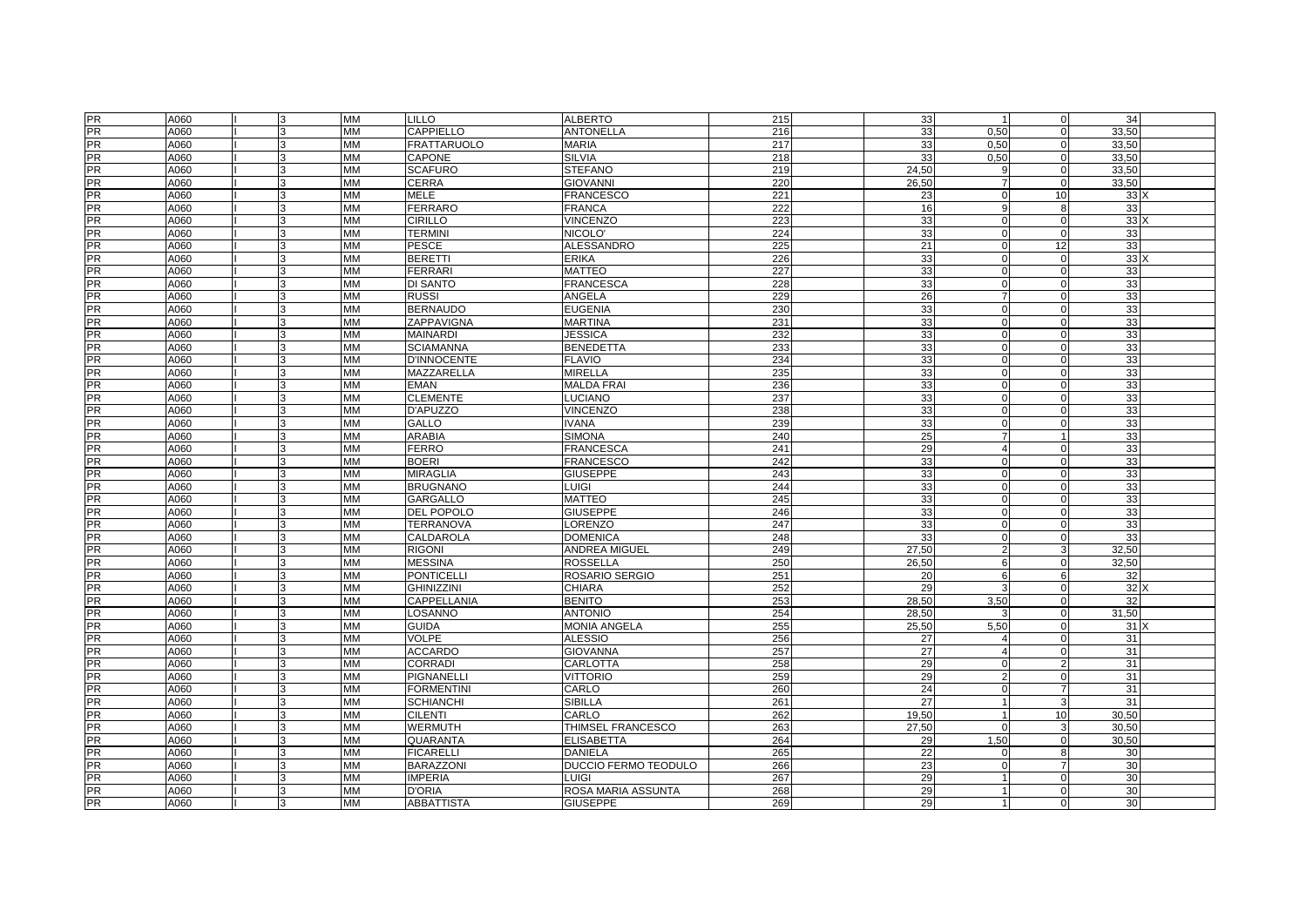| <b>PR</b>       | A060 |              | <b>MM</b>              | <b>VAIENTI</b>                      | <b>CLAUDIO</b>                | 270 | 29              | $\overline{\mathbf{1}}$ | $\mathbf 0$    | 30 <sup>1</sup>       |
|-----------------|------|--------------|------------------------|-------------------------------------|-------------------------------|-----|-----------------|-------------------------|----------------|-----------------------|
| <b>PR</b>       | A060 |              | <b>MM</b>              | DE MARCO                            | SIMONA GRAZIA STEFANIA        | 271 | 22,50           | 7,50                    | $\mathbf 0$    | 30                    |
| <b>PR</b>       | A060 |              | <b>MM</b>              | <b>FABIANO</b>                      | <b>GIUSY</b>                  | 272 | 29              |                         | $\mathbf 0$    | 30                    |
| <b>PR</b>       | A060 |              | <b>MM</b>              | <b>TORRI</b>                        | <b>SIMONE</b>                 | 273 | 27              | Я                       | $\mathbf 0$    | 30                    |
| <b>PR</b>       | A060 | з            | <b>MM</b>              | PERI                                | <b>FRANCESCO</b>              | 274 | 28              | $\Omega$                | 2              | 30                    |
| <b>PR</b>       | A060 |              | <b>MM</b>              | <b>CARAFFINI</b>                    | <b>JACOPO</b>                 | 275 | 22,50           |                         | 6              | 29,50                 |
| <b>PR</b>       | A060 |              | <b>MM</b>              | <b>SACCHI</b>                       | VALENTINA                     | 276 | 26,50           | $\mathbf C$             | $\sqrt{3}$     | 29,50                 |
| PR              | A060 |              | <b>MM</b>              | <b>MERCURIO</b>                     | LAURA                         | 277 | 24,50           | 5                       | $\mathbf 0$    | 29,50                 |
| <b>PR</b>       | A060 |              | <b>MM</b>              | <b>FRANCESCHINO</b>                 | <b>CHIARA</b>                 | 278 | 28.50           |                         | $\mathbf 0$    | 29.50                 |
| <b>PR</b>       | A060 |              | MM                     | <b>MARTINO</b>                      | DANIELE DOMENICO              | 279 | 28              | 1,50                    | $\mathbf 0$    | 29,50                 |
| PR              | A060 |              | <b>MM</b>              | <b>TORRITO</b>                      | <b>CHIARA</b>                 | 280 | 26              | 3,50                    | $\mathbf 0$    | 29,50                 |
| <b>PR</b>       | A060 | 3            | <b>MM</b>              | <b>MONTALI</b>                      | <b>FEDERICA</b>               | 281 | 21              | 2                       | 6              | 29                    |
| <b>PR</b>       | A060 |              | <b>MM</b>              | GAZZA                               | <b>DANIELA</b>                | 282 | 29              | $\sqrt{ }$              | $\mathbf 0$    | 29                    |
| PR              | A060 |              | <b>MM</b>              | <b>GARULLI</b>                      | <b>FRANCESCO</b>              | 283 | 29              | $\Omega$                | $\Omega$       | 29                    |
| <b>PR</b>       | A060 |              | <b>MM</b>              | <b>MANZI</b>                        | SERENA                        | 284 | 29              | $\Omega$                | $\mathbf 0$    | 29                    |
| <b>PR</b>       | A060 |              | MM                     | <b>CASTIGLIEGO</b>                  | <b>FLAVIA</b>                 | 285 | 29              | $\Omega$                | $\mathbf 0$    | 29 <sub>2</sub>       |
| <b>PR</b>       | A060 |              | <b>MM</b>              | <b>MARIOTTI</b>                     | <b>NICOLE</b>                 | 286 | 29              | $\Omega$                | $\Omega$       | 29X                   |
| <b>PR</b>       | A060 |              | <b>MM</b>              | <b>BALDI</b>                        | <b>CARMINE</b>                | 287 | 27              | $\Omega$                | $\overline{2}$ | 29X                   |
| PR              | A060 | $\mathbf{R}$ | <b>MM</b>              | <b>SCUNCIA</b>                      | ANNA CLAUDIA                  | 288 | 29              | $\Omega$                | $\mathbf 0$    | 29                    |
| <b>PR</b>       | A060 | 3            | <b>MM</b>              | <b>BERGIANTI</b>                    | <b>ELISABETTA</b>             | 289 | 29              | $\Omega$                | $\mathbf 0$    | 29                    |
| PR              | A060 |              | <b>MM</b>              | <b>BEN REJEB</b>                    | <b>ANIS</b>                   | 290 | 29              | $\sqrt{ }$              | $\Omega$       | 29                    |
| PR              | A060 |              | <b>MM</b>              | <b>FORMETTA</b>                     | <b>GRAZIA</b>                 | 291 | 29              | $\Omega$                | $\mathbf 0$    | 29                    |
| <b>PR</b>       | A060 | 3            | <b>MM</b>              | <b>CRISTOFARO</b>                   | <b>PIETRO</b>                 | 292 | 29              | $\Omega$                | $\Omega$       | 29                    |
| PR              | A060 |              | MM                     | PELLEGRINI                          | <b>EMY</b>                    | 293 | 29              | $\sqrt{ }$              | $\mathbf 0$    | 29                    |
| <b>PR</b>       | A060 |              | <b>MM</b>              | <b>DI PIETRO</b>                    | <b>UMBERTO</b>                | 294 | 29              | $\sqrt{ }$              | $\mathbf 0$    | 29                    |
| <b>PR</b>       | A060 |              | <b>MM</b>              | <b>STABILE</b>                      | CHIARA MARIA                  | 295 | 29              | $\Omega$                | $\Omega$       | 29                    |
| <b>PR</b>       | A060 |              | <b>MM</b>              | <b>OLIVERIO</b>                     | <b>OTTAVIA ANITA</b>          | 296 | 28              |                         | $\Omega$       | 29                    |
| <b>PR</b>       | A060 |              |                        |                                     | LUCIA                         | 297 | $\overline{27}$ | $\sqrt{ }$              | $\overline{2}$ | 29                    |
| <b>PR</b>       | A060 |              | <b>MM</b><br><b>MM</b> | <b>DELMONTE</b><br><b>PAPAIANNI</b> | VALENTINA ASSUNTA             | 298 | 28,50           | 0,50                    | $\mathbf 0$    | 29                    |
| PR              | A060 | 3            | <b>MM</b>              | <b>MINARI</b>                       | <b>ELISA</b>                  | 299 | 28              |                         | $\mathbf 0$    | 29                    |
| <b>PR</b>       | A060 |              | <b>MM</b>              | <b>UGOLOTTI</b>                     | MARIA CHIARA                  | 300 | 29              | $\sqrt{ }$              | $\mathbf 0$    | 29                    |
|                 | A060 |              | <b>MM</b>              | <b>GASPARRO</b>                     | <b>MICHELE</b>                | 301 | 29              | $\sqrt{ }$              | $\mathbf 0$    | 29                    |
| PR<br>PR        | A060 |              | <b>MM</b>              | <b>DEL LESTO</b>                    | SANDRO                        | 302 | 29              | $\sqrt{ }$              | $\mathbf 0$    | 29                    |
| <b>PR</b>       | A060 |              | <b>MM</b>              | GALDY                               | <b>FRANCESCO</b>              | 303 | 29              | $\Omega$                | $\mathbf 0$    | 29                    |
| PR              | A060 |              | <b>MM</b>              | <b>CRISTIANO</b>                    | <b>LUCA</b>                   | 304 | 29              | $\sqrt{ }$              | $\mathbf 0$    | 29                    |
| PR              | A060 |              | <b>MM</b>              | COSTAGLIOLA                         | <b>GABRIELLA</b>              | 305 | 29              | $\Omega$                | $\mathbf 0$    | 29                    |
| <b>PR</b>       | A060 | 3            | <b>MM</b>              | <b>GIULIODORI</b>                   | <b>FIORELLA</b>               | 306 | 27              | $\mathcal{P}$           | $\mathbf 0$    | 29                    |
| <b>PR</b>       | A060 |              | <b>MM</b>              | <b>IANNELLO</b>                     | <b>IRENE</b>                  | 307 | 29              | C                       | $\mathbf 0$    | 29                    |
| <b>PR</b>       | A060 |              | <b>MM</b>              | SPINELLA                            | <b>ADELE</b>                  | 308 | 22,50           | $\sqrt{ }$              | 6              | 28,50                 |
| <b>PR</b>       | A060 |              | <b>MM</b>              | LAUDANI                             |                               | 309 | 28,50           | $\Omega$                | $\mathbf 0$    | 28,50                 |
| <b>PR</b>       | A060 |              | MM                     | SALAMONE                            | FRANCESCO MARIA<br>MARIANGELA | 310 | 28,50           | $\Omega$                | $\mathbf 0$    | 28.50 <sup>&gt;</sup> |
| <b>PR</b>       | A060 |              | <b>MM</b>              | <b>VENTURA</b>                      | LUCA                          | 311 | 28,50           | $\sqrt{ }$              | $\mathbf 0$    | 28,50                 |
| <b>PR</b>       | A060 |              | <b>MM</b>              | <b>RUGLIONI</b>                     | LEONARDO                      | 312 | 28,50           | $\Omega$                | $\pmb{0}$      | 28,50                 |
| <b>PR</b>       | A060 | 3            | <b>MM</b>              |                                     |                               | 313 | 27,50           |                         | $\mathbf 0$    |                       |
| <b>PR</b>       |      |              |                        | <b>TERMINI</b>                      | <b>FRANCESCA</b>              |     |                 |                         |                | 28,50                 |
|                 | A060 |              | <b>MM</b>              | DE FALCO                            | ROBERTO                       | 314 | 28              | 0,50                    | $\mathbf 0$    | 28.50                 |
| <b>PR</b><br>PR | A060 |              | <b>MM</b>              | <b>PISCARDI</b>                     | LARIA                         | 315 | 28,50           | $\mathsf{C}$            | $\mathbf 0$    | 28,50                 |
| <b>PR</b>       | A060 |              | <b>MM</b>              | <b>PENSABENE</b>                    | <b>DEBORA</b>                 | 316 | 28,50           | $\Omega$                | $\mathbf 0$    | 28,50                 |
|                 | A060 |              | <b>MM</b>              | <b>SANCINETO</b>                    | CARMEN                        | 317 | 28.50           | $\Omega$                | $\mathbf 0$    | 28.50                 |
| PR              | A060 |              | <b>MM</b>              | <b>PALMA</b>                        | <b>GIOVANNI</b>               | 318 | 22              | $\sqrt{ }$              | 6              | 28                    |
| <b>PR</b>       | A060 | $\mathbf{R}$ | <b>MM</b>              | <b>BRIGHENTI</b>                    | <b>SILVIA</b>                 | 319 | 28              | $\Omega$                | $\mathbf 0$    | 28                    |
| <b>PR</b>       | A060 | 3            | <b>MM</b>              | DE VECCHI                           | <b>SARA</b>                   | 320 | 28              | $\Omega$                | $\mathbf 0$    | $\overline{28}$       |
| PR              | A060 | 3            | <b>MM</b>              | <b>MONTEMURRO</b>                   | <b>MICHELE</b>                | 321 | 28              | $\Omega$                | $\mathbf 0$    | 28                    |
| <b>PR</b>       | A060 |              | <b>MM</b>              | <b>CATAROZZO</b>                    | <b>MARIATERESA</b>            | 322 | 26,50           | 1,50                    | $\Omega$       | $\overline{28}$       |
| <b>PR</b>       | A060 |              | <b>MM</b>              | <b>BUCCI</b>                        | <b>ILARIA</b>                 | 323 | 28              | $\Omega$                | $\Omega$       | 28                    |
| PR              | A060 | 3            | <b>MM</b>              | <b>SIDOLI</b>                       | <b>MICHELE</b>                | 324 | 28              | $\Omega$                | $\Omega$       | 28                    |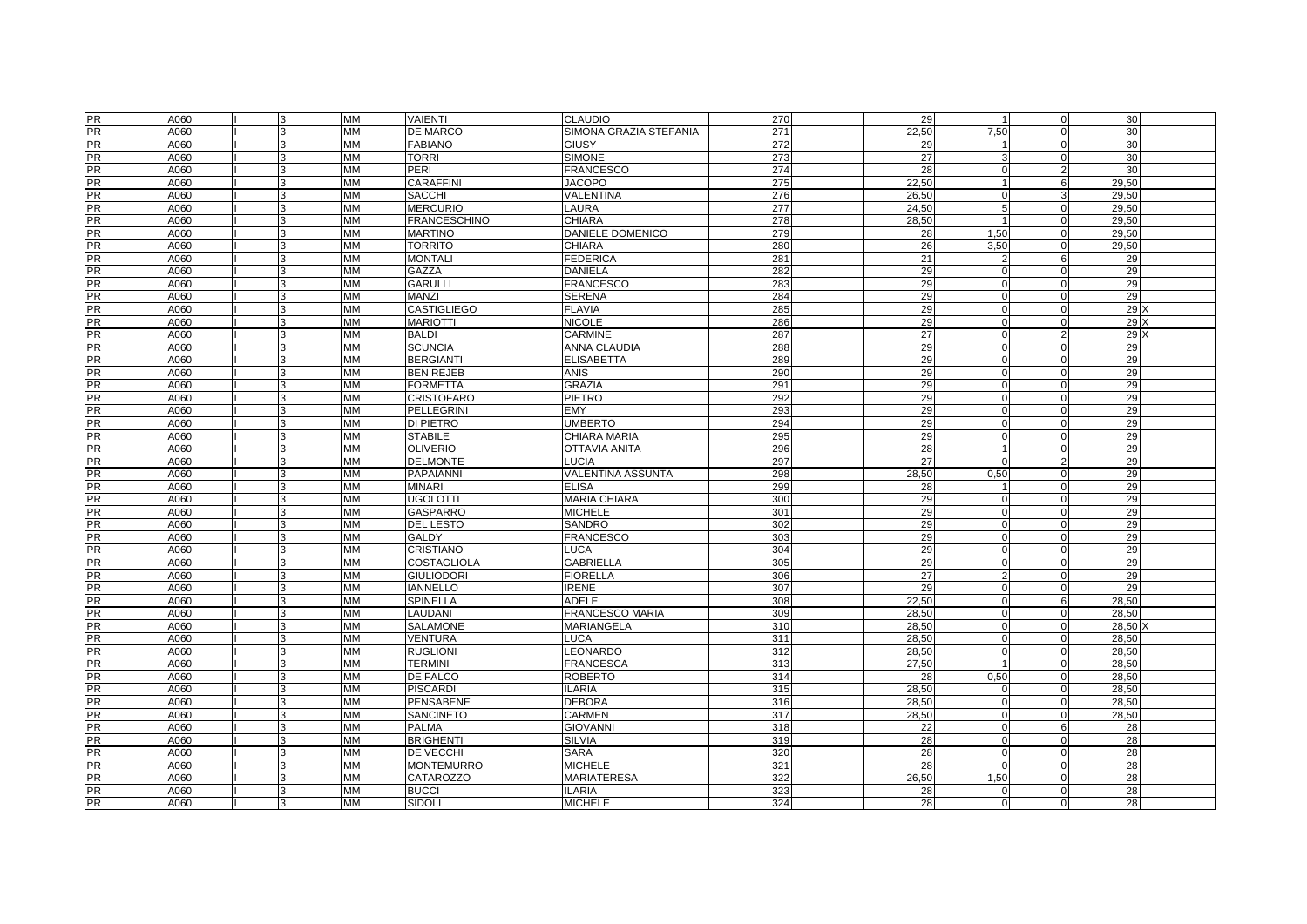| <b>PR</b>       | A060 | 3            | <b>MM</b> | <b>RUSSO</b>       | <b>IDA</b>             | 325              | 27,50           | 0,50        | $\mathbf 0$    | 28              |  |
|-----------------|------|--------------|-----------|--------------------|------------------------|------------------|-----------------|-------------|----------------|-----------------|--|
| <b>PR</b>       | A060 | 3            | MM        | FRAGALÁ            | ANGELA                 | 326              | 27,50           | 0,50        | $\Omega$       | 28              |  |
| $\frac{1}{PR}$  | A060 |              | <b>MM</b> | <b>ESPOSITO</b>    | <b>GIOVANNI</b>        | 327              | 28              |             | $\Omega$       | 28              |  |
|                 | A060 |              | MM        | <b>CESENA</b>      | <b>FEDERICA</b>        | 328              | 27              |             | $\Omega$       | 28              |  |
| PR<br>PR        | A060 | <b>R</b>     | <b>MM</b> | <b>VITALI</b>      | ANDREA                 | 329              | 28              | $\mathbf 0$ | $\Omega$       | 28              |  |
| PR              | A060 |              | <b>MM</b> | <b>FERELLA</b>     | <b>ANNALISA</b>        | 330              | 27              |             | $\Omega$       | 28              |  |
|                 | A060 |              | MM        | <b>ATZORI</b>      | <b>DANIELA</b>         | 331              | 22              | $\mathbf 0$ | 6              | 28              |  |
| PR<br>PR        | A060 | <b>R</b>     | MM        | <b>PICHLER</b>     | <b>KATIA</b>           | 332              | 24              | -3          | $\overline{1}$ | 28              |  |
| <b>PR</b>       | A060 |              | <b>MM</b> | <b>CORRADI</b>     | <b>MAURIZIO</b>        | 333              | 28              | $\Omega$    | $\Omega$       | 28              |  |
| PR              | A060 |              | <b>MM</b> | <b>BELLAVITA</b>   | <b>PAOLA</b>           | 334              | 27              | 0,50        | $\Omega$       | 27,50           |  |
| <b>PR</b>       | A060 |              | <b>MM</b> | <b>MUSETTI</b>     | <b>FRANCESCO</b>       | 335              | 27,50           | $\Omega$    | $\Omega$       | 27,50           |  |
| <b>PR</b>       | A060 | 3            | MM        | <b>BIANCHERI</b>   | <b>ISABELLA</b>        | 336              | 27,50           | $\mathbf 0$ | $\Omega$       | 27,50           |  |
| <b>PR</b>       | A060 |              | MM        | ROCCO              | VALENTINA              | 337              | 26,50           |             | $\Omega$       | 27,50           |  |
| PR              | A060 |              | <b>MM</b> | <b>DATTOLO</b>     | ROBERTO                | 338              | 24,50           | 3           | $\Omega$       | 27,50 X         |  |
| <b>PR</b>       | A060 | <b>R</b>     | MM        | SANTODIROCCO       | LUIGI                  | 339              | 25,50           | $\mathbf 0$ | $\overline{2}$ | 27,50 X         |  |
| <b>PR</b>       | A060 | l3           | MM        | VALENTINI          | <b>STEFANO</b>         | 340              | 27,50           | $\mathbf 0$ | $\Omega$       | 27,50 X         |  |
| <b>PR</b>       | A060 |              | <b>MM</b> | <b>DONELLI</b>     | <b>DIEGO</b>           | 341              | 27,50           | $\Omega$    | $\Omega$       | 27,50           |  |
| PR <sub></sub>  | A060 | 3            | <b>MM</b> | <b>TERMINE</b>     | <b>IGNAZIO</b>         | 342              | 27              | 0,50        | $\Omega$       | 27.50           |  |
| <b>PR</b>       | A060 | $\mathbf{R}$ | <b>MM</b> | <b>FELIZIANI</b>   | <b>ALESSANDRA</b>      | 343              | 27,50           | $\Omega$    | $\Omega$       | 27,50           |  |
| $\overline{PR}$ | A060 | 3            | MM        | <b>FIORINI</b>     | <b>DOMENICA</b>        | 344              | 27,50           | $\mathbf 0$ | $\Omega$       | 27,50           |  |
| PR              | A060 |              | <b>MM</b> | <b>BENASSI</b>     | <b>FRANCESCO</b>       | 345              | 27,50           | $\Omega$    | $\Omega$       | 27,50           |  |
| PR              | A060 |              | <b>MM</b> | LUMARE             | VALERIA                | 346              | 19,50           | 1,50        | 6              | $\overline{27}$ |  |
| <b>PR</b>       | A060 | 3            | <b>MM</b> | <b>CANCELLIERE</b> | <b>GIUSEPPE PIO</b>    | 347              | 27              | $\mathbf 0$ | $\Omega$       | 27              |  |
| PR              | A060 |              | MM        | <b>ROLLI</b>       | <b>ALESSANDRO</b>      | 348              | $\overline{27}$ | $\Omega$    | $\Omega$       | 27              |  |
| <b>PR</b>       | A060 |              | <b>MM</b> | <b>MARTINI</b>     | <b>ILARIA</b>          | 349              | $\overline{27}$ | $\Omega$    | $\Omega$       | 27              |  |
| <b>PR</b>       | A060 | <b>R</b>     | <b>MM</b> | <b>GIANNOTTA</b>   | <b>MARILINA</b>        | 350              | 24              | 3           | $\Omega$       | 27X             |  |
| <b>PR</b>       | A060 | 3            | <b>MM</b> | <b>FECCI</b>       | <b>SILVIA</b>          | 351              | 27              | $\Omega$    | $\Omega$       | 27X             |  |
| PR              | A060 |              | <b>MM</b> | <b>ROSACI</b>      | <b>ANDREA</b>          | 352              | 24              | 3           | $\Omega$       | 27              |  |
| <b>PR</b>       | A060 |              | <b>MM</b> | MITI               | <b>CHIARA</b>          | 353              | 26              |             | $\mathbf 0$    | 27              |  |
| <b>PR</b>       | A060 | l3           | MM        | <b>MERENDA</b>     | <b>ELISA</b>           | 354              | 25,50           | 1,50        | $\Omega$       | 27              |  |
| <b>PR</b>       | A060 |              | <b>MM</b> | <b>BISBANO</b>     | LORENZA                | 355              | 27              | $\Omega$    | $\Omega$       | 27              |  |
|                 | A060 |              | <b>MM</b> | <b>ACCIARDI</b>    | <b>ERMELINDA</b>       | 356              | 27              | $\Omega$    | $\Omega$       | 27              |  |
| PR<br>PR        | A060 | l3           | MM        | <b>FRAGALA</b>     | VALENTINA              | 357              | 26,50           | 0,50        | $\mathbf 0$    | 27              |  |
| <b>PR</b>       | A060 | 3            | MM        | <b>CERCHIA</b>     | <b>ELEONORA</b>        | 358              | 20              |             | $\Omega$       | 27              |  |
| <b>PR</b>       | A060 |              | <b>MM</b> | DE MARIA           | <b>VINCENZO</b>        | 359              | 25              | 1,50        | $\Omega$       | 26,50           |  |
| PR              | A060 |              | MM        | <b>BIANCHI</b>     | <b>MARIA MADDALENA</b> | 360              | 26,50           | $\mathbf 0$ | $\Omega$       | 26,50           |  |
| <b>PR</b>       | A060 | 3            | MM        | <b>CUZZILLA</b>    | <b>ROSELLA</b>         | 361              | 25              | 1,50        | $\mathbf 0$    | 26,50           |  |
| PR              | A060 |              | <b>MM</b> | <b>COSSETTA</b>    | <b>FRANCESCA</b>       | 362              | 25,50           |             | $\mathbf 0$    | 26,50           |  |
| <b>PR</b>       | A060 |              | <b>MM</b> | <b>SCHIAVONE</b>   | <b>ADRIANA</b>         | 363              | 19,50           |             | 6              | 26,50           |  |
| PR              | A060 | <b>R</b>     | MM        | <b>DAZZI</b>       | <b>IRMA</b>            | 364              | 25,50           |             | $\Omega$       | 26,50 X         |  |
|                 | A060 | 3            | MM        | <b>IMBALZANO</b>   | <b>ROBERTO</b>         | 365              | 26,50           | $\mathbf 0$ | $\Omega$       | 26,50           |  |
| PR<br>PR        | A060 |              | <b>MM</b> | <b>SIGNORE</b>     | <b>TIZIANA</b>         | 366              | 26,50           | $\Omega$    | $\Omega$       | 26,50           |  |
| PR              | A060 |              | MM        | <b>CURADINI</b>    | <b>MICHELA</b>         | 367              | 26,50           | $\mathbf 0$ | $\Omega$       | 26,50           |  |
| $\frac{1}{PR}$  | A060 | 3            | <b>MM</b> | <b>MONTANIN</b>    | MADDALENA              | 368              | 26,50           | $\mathbf 0$ | $\Omega$       | 26,50           |  |
| <b>PR</b>       | A060 |              | <b>MM</b> | <b>BOSCHI</b>      | <b>FEDERICA</b>        | 369              | 26.50           | $\mathbf 0$ | $\Omega$       | 26,50           |  |
| PR<br>PR        | A060 |              | <b>MM</b> | PELUSO             | <b>ANDREA</b>          | 370              | 26,50           | $\Omega$    | $\Omega$       | 26,50           |  |
|                 | A060 |              | MM        | <b>GUAGNANO</b>    | <b>ROSSANA</b>         | 371              | 25,50           |             | $\mathbf 0$    | 26,50           |  |
| <b>PR</b>       | A060 |              | <b>MM</b> | <b>FRONTERA</b>    | <b>ANNARITA</b>        | 372              | 24              | 2.50        | $\Omega$       | 26.50           |  |
| PR              | A060 |              | <b>MM</b> | <b>GAGLIARDI</b>   | <b>SIMONA</b>          | 373              | 26,50           | $\Omega$    | $\Omega$       | 26,50           |  |
| $\frac{1}{PR}$  | A060 | 3            | <b>MM</b> | PANZA              | <b>STEFANIA</b>        | 374              | 26.50           | $\mathbf 0$ | $\Omega$       | 26.50           |  |
| <b>PR</b>       | A060 | 3            | <b>MM</b> | <b>CASTRO</b>      | <b>PAOLA</b>           | 375              | 26.50           | $\mathbf 0$ | $\Omega$       | 26,50           |  |
| PR              | A060 | 3            | <b>MM</b> | <b>DELLA VALLE</b> | <b>NICOLA</b>          | 376              | 26,50           | $\Omega$    | $\Omega$       | 26,50           |  |
| <b>PR</b>       | A060 |              | <b>MM</b> | PIAZZA             | <b>MICHELE</b>         | $\overline{377}$ | 26,50           | $\Omega$    | $\Omega$       | 26,50           |  |
| <b>PR</b>       | A060 | $\mathbf{R}$ | <b>MM</b> | <b>AZZOLINI</b>    | <b>ALESSANDRO</b>      | 378              | 24              | 2.50        | $\mathbf 0$    | 26.50           |  |
| PR              | A060 | 3            | <b>MM</b> | <b>RUBINO</b>      | <b>ANGELA</b>          | 379              | 22.50           | 1.50        | $\mathcal{P}$  | 26X             |  |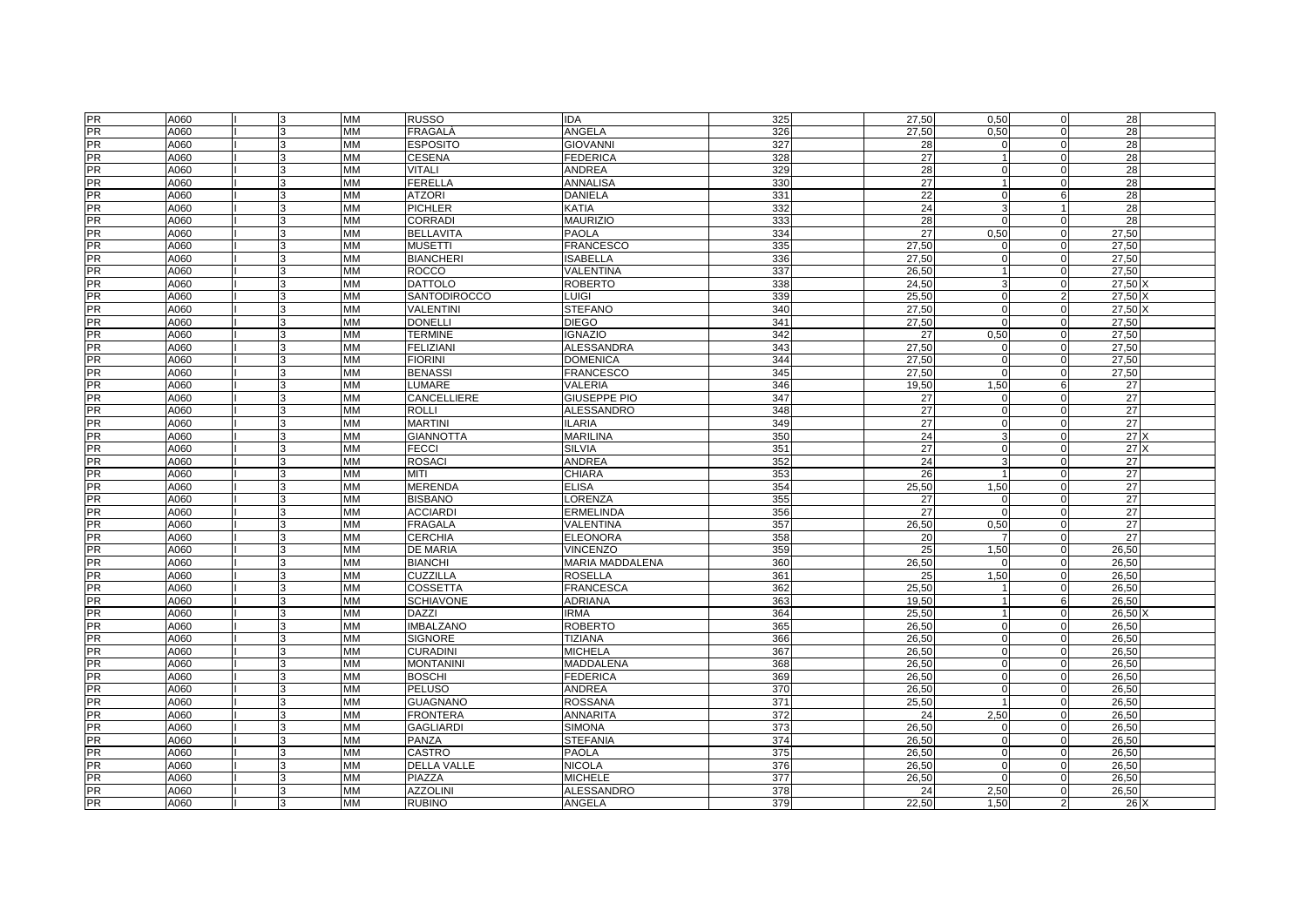| <b>PR</b> | A060 |              | <b>MM</b> | <b>ALESSI</b>       | <b>NATALIA</b>        | 380 | 26    | $\mathbf 0$          | 0              | 26              |  |
|-----------|------|--------------|-----------|---------------------|-----------------------|-----|-------|----------------------|----------------|-----------------|--|
| <b>PR</b> | A060 |              | <b>MM</b> | <b>INCARNATO</b>    | <b>NERINA RITA</b>    | 381 | 26    | $\Omega$             | $\Omega$       | 26              |  |
| <b>PR</b> | A060 |              | <b>MM</b> | <b>MICCOLI</b>      | <b>SARA</b>           | 382 | 26    | U                    | $\Omega$       | 26              |  |
| <b>PR</b> | A060 |              | <b>MM</b> | <b>CRICRI'</b>      | <b>FABIO</b>          | 383 | 25    | $\blacktriangleleft$ | $\mathbf 0$    | 26              |  |
| <b>PR</b> | A060 | 3            | <b>MM</b> | <b>SIMONE</b>       | <b>MARTA</b>          | 384 | 26    | $\Omega$             | $\Omega$       | 26              |  |
| <b>PR</b> | A060 |              | <b>MM</b> | D'AGUANNO           | <b>VITO</b>           | 385 | 24,50 | 1,50                 | $\mathbf 0$    | 26              |  |
| PR        | A060 |              | MM        | LIA                 | <b>BRUNO</b>          | 386 | 26    |                      | $\mathbf 0$    | 26              |  |
| PR        | A060 |              | <b>MM</b> | <b>ROBERTO</b>      | <b>ANTONIO</b>        | 387 | 26    | $\Omega$             | $\Omega$       | 26              |  |
| <b>PR</b> | A060 |              | <b>MM</b> | <b>GALATI</b>       | <b>ELISA</b>          | 388 | 26    | $\Omega$             | $\mathbf 0$    | 26              |  |
| <b>PR</b> | A060 |              | <b>MM</b> | <b>MARINELLI</b>    | <b>FRANCESCA</b>      | 389 | 25,50 | 0,50                 | $\Omega$       | 26              |  |
| PR        | A060 |              | <b>MM</b> | <b>VELLINI</b>      | GRAZIA                | 390 | 25,50 | 0,50                 | $\Omega$       | 26              |  |
| <b>PR</b> | A060 | 3            | <b>MM</b> | <b>PACE</b>         | <b>GIOVANNA</b>       | 391 | 24    | $\Omega$             | $\overline{2}$ | 26              |  |
| <b>PR</b> | A060 |              | <b>MM</b> | PEDACCHIO           | <b>FRANCESCO</b>      | 392 | 24,50 |                      | $\Omega$       | $25,50$ )       |  |
| <b>PR</b> | A060 |              | <b>MM</b> | <b>BERTE'</b>       | <b>FRANCESCA</b>      | 393 | 25,50 | $\Omega$             | $\Omega$       | 25,50           |  |
| <b>PR</b> | A060 |              | <b>MM</b> | <b>BIANCHI</b>      | <b>ALESSANDRA</b>     | 394 | 25,50 | $\Omega$             | $\mathbf 0$    | 25,50           |  |
| <b>PR</b> | A060 |              | <b>MM</b> | CALEVRO             | <b>NADIRA</b>         | 395 | 25,50 | $\Omega$             | $\mathbf 0$    | 25,50           |  |
| <b>PR</b> | A060 |              | <b>MM</b> | <b>MONTALBANO</b>   | <b>GIULIA</b>         | 396 | 24,50 |                      | $\mathbf 0$    | 25,50           |  |
| <b>PR</b> | A060 |              | <b>MM</b> | PEZZANI             | <b>GIULIA</b>         | 397 | 25,50 | $\Omega$             | $\mathbf 0$    | 25,50           |  |
| PR        | A060 | $\mathbf{R}$ | <b>MM</b> | <b>DEGIORGI</b>     | LUCA                  | 398 | 25,50 | $\Omega$             | $\mathbf 0$    | 25,50           |  |
| <b>PR</b> | A060 | 3            | <b>MM</b> | <b>ROSSI</b>        | <b>MARIA BEATRICE</b> | 399 | 25,50 | $\Omega$             | $\mathbf 0$    | 25,50           |  |
| <b>PR</b> | A060 |              | <b>MM</b> | <b>CAPELLI</b>      | <b>LARIA</b>          | 400 | 24,50 |                      | $\mathbf 0$    | 25,50           |  |
| <b>PR</b> | A060 |              | <b>MM</b> | <b>MORI</b>         | LIUDMILA              | 401 | 25    | 0.50                 | $\mathbf 0$    | 25,50           |  |
| <b>PR</b> | A060 | 3            | <b>MM</b> | <b>ANGIONE</b>      | ANNA CATERINA         | 402 | 25,50 | $\Omega$             | $\mathbf 0$    | 25,50           |  |
| <b>PR</b> | A060 |              | <b>MM</b> | CANADE'             | <b>ANTONELLA</b>      | 403 | 25    | 0.50                 | $\mathbf 0$    | 25,50           |  |
| <b>PR</b> | A060 |              | <b>MM</b> | <b>GROSSI</b>       | <b>MARIA SERENA</b>   | 404 | 25,50 | $\Omega$             | $\Omega$       | 25,50           |  |
| <b>PR</b> | A060 |              | <b>MM</b> | <b>DEL ROSSO</b>    | <b>SARA</b>           | 405 | 24    | $\Omega$             | $\overline{1}$ | 25              |  |
| <b>PR</b> | A060 | 3            | <b>MM</b> | SANGERMANO          | <b>FRANCESCO</b>      | 406 | 25    | $\Omega$             | $\Omega$       | 25              |  |
| PR        | A060 |              | <b>MM</b> | <b>SBROLLA</b>      | <b>CLAUDIO</b>        | 407 | 24    |                      | $\Omega$       | 25              |  |
| <b>PR</b> | A060 |              | <b>MM</b> | <b>BRIGHENTI</b>    | <b>ALESSANDRA</b>     | 408 | 18    | $\Omega$             | 7              | 25              |  |
| PR        | A060 | 3            | <b>MM</b> | <b>RUGGERIN</b>     | FRANCESCA ROMANA      | 409 | 25    | $\Omega$             | 0              | 25              |  |
| <b>PR</b> | A060 |              | <b>MM</b> | LORENZANI           | LETIZIA               | 410 | 24    |                      |                | 25              |  |
|           | A060 |              | <b>MM</b> | <b>BIANCHI</b>      | <b>SIMONA</b>         | 411 | 25    | $\Omega$             | $\Omega$       | 25              |  |
| PR<br>PR  | A060 | 3            | <b>MM</b> | PETRALIA            | <b>GIUSEPPE</b>       | 412 | 21,50 | 3,50                 | 0              | 25              |  |
| <b>PR</b> | A060 |              | <b>MM</b> | <b>CHIORAZZO</b>    | ANDREA JACOPO         | 413 | 24    |                      | $\mathbf 0$    | 25              |  |
| PR        | A060 |              | <b>MM</b> | CARRA               | <b>FEDERICO</b>       | 414 | 25    | O                    | $\mathbf 0$    | 25              |  |
| <b>PR</b> | A060 |              | <b>MM</b> | <b>ECCLESIA</b>     | <b>GIOVANNA</b>       | 415 | 25    | $\mathbf 0$          | $\mathbf 0$    | 25              |  |
| <b>PR</b> | A060 | 3            | MM        | <b>BARBIERI</b>     | <b>GIULIO</b>         | 416 | 24    | $\overline{1}$       | $\mathbf 0$    | 25              |  |
| <b>PR</b> | A060 |              | <b>MM</b> | <b>DINI</b>         | <b>ANDREA</b>         | 417 | 25    | $\Omega$             | $\Omega$       | 25              |  |
| <b>PR</b> | A060 |              | <b>MM</b> | <b>CRISTODARO</b>   | SANDRO                | 418 | 23,50 | 1,50                 | $\Omega$       | 25              |  |
| <b>PR</b> | A060 |              | <b>MM</b> | <b>TANTARO</b>      | <b>GINA</b>           | 419 | 23,50 | 1,50                 | $\mathbf 0$    | 25              |  |
| <b>PR</b> | A060 |              | <b>MM</b> | <b>BRIGO</b>        | <b>NICOLA</b>         | 420 | 25    | $\Omega$             | $\Omega$       | 25              |  |
| <b>PR</b> | A060 |              | <b>MM</b> | <b>ROSSI</b>        | <b>ALESSIO</b>        | 421 | 25    | $\Omega$             | $\Omega$       | 25              |  |
| <b>PR</b> | A060 |              | <b>MM</b> | <b>FECCI</b>        | <b>DOLORES</b>        | 422 | 25    | $\Omega$             | $\mathbf 0$    | 25              |  |
| <b>PR</b> | A060 | 3            | <b>MM</b> | <b>PLASMATI</b>     | <b>FRANCESCA</b>      | 423 | 23,50 | $\overline{1}$       | $\mathbf 0$    | 24,50           |  |
| PR        | A060 |              | <b>MM</b> | <b>SCUTIERO</b>     | LAURA                 | 424 | 22.50 | $\mathfrak{p}$       | $\Omega$       | 24,50           |  |
| <b>PR</b> | A060 |              | <b>MM</b> | <b>MASSARI</b>      | <b>FLAVIO</b>         | 425 | 24,50 | $\Omega$             | $\mathbf 0$    | 24,50           |  |
| PR        | A060 |              | <b>MM</b> | <b>ACQUAVIVA</b>    | <b>SIMONA</b>         | 426 | 23,50 | $\overline{1}$       | $\mathbf 0$    | 24,50           |  |
| <b>PR</b> | A060 |              | <b>MM</b> | <b>ALTOMARE</b>     | <b>GIANLUIGI</b>      | 427 | 21    | 3.50                 | $\mathbf 0$    | 24.50           |  |
| <b>PR</b> | A060 |              | <b>MM</b> | <b>GRECO</b>        | CESIRA                | 428 | 23    | 1,50                 | $\mathbf 0$    | 24,50           |  |
| PR        | A060 | 3            | <b>MM</b> | <b>PICARI</b>       | CARLO                 | 429 | 24.50 | $\Omega$             | $\mathbf 0$    | 24,50           |  |
| <b>PR</b> | A060 | 3            | <b>MM</b> | <b>FORMARO</b>      | <b>ALESSANDRO</b>     | 430 | 24    | $\Omega$             | $\mathbf 0$    | 24X             |  |
| PR        | A060 | 3            | <b>MM</b> | COLACINO            | MICHELA               | 431 | 24    | $\Omega$             | $\Omega$       | 24              |  |
| <b>PR</b> | A060 |              | <b>MM</b> | <b>SPINA</b>        | ANTONIO ALESSANDRO    | 432 | 24    |                      | $\Omega$       | $\overline{24}$ |  |
| PR        | A060 |              | <b>MM</b> | <b>HADJ SAADOUN</b> | <b>JASMINE</b>        | 433 | 12    | 12                   | $\mathbf 0$    | 24              |  |
| PR        | A060 | 3            | <b>MM</b> | <b>GERACE</b>       | <b>ANTONIO</b>        | 434 | 24    | $\Omega$             | $\Omega$       | 24              |  |
|           |      |              |           |                     |                       |     |       |                      |                |                 |  |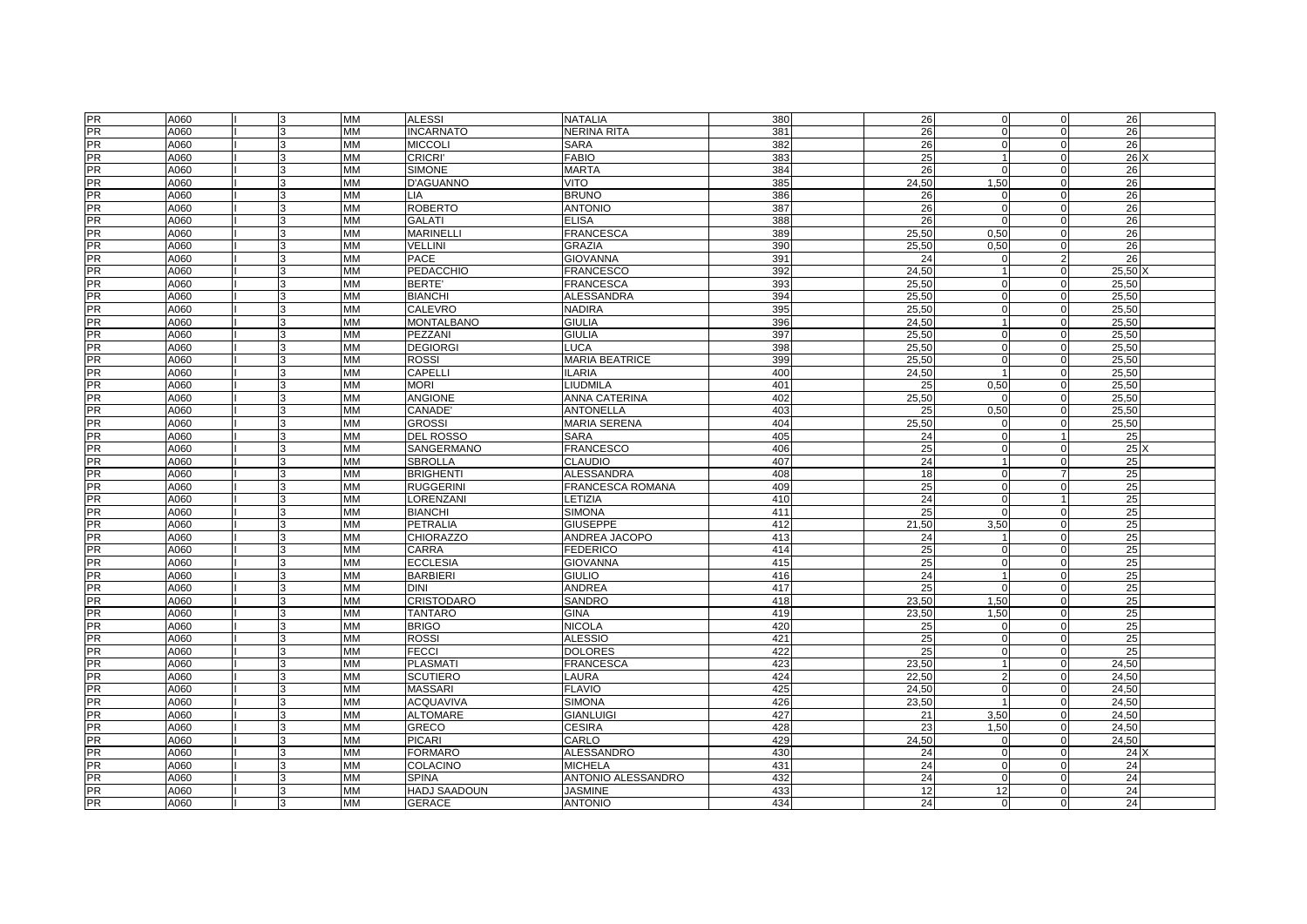| <b>PR</b>              | A060         |              | <b>MM</b>              | <b>FERRARO</b>            | <b>GIADA</b>                       | 435        | 24       | $\Omega$             | 0                       | 24              |  |
|------------------------|--------------|--------------|------------------------|---------------------------|------------------------------------|------------|----------|----------------------|-------------------------|-----------------|--|
| $\frac{1}{PR}$         | A060         |              | <b>MM</b>              | <b>CELIBERTI</b>          | <b>PAOLO</b>                       | 436        | 20,50    | 3,50                 | $\Omega$                | 24              |  |
| PR                     | A060         |              | <b>MM</b>              | DI TOMMASO                | ANGELA                             | 437        | 24       |                      | $\Omega$                | 24              |  |
| <b>PR</b>              | A060         |              | <b>MM</b>              | <b>ZONI</b>               | <b>DAVIDE</b>                      | 438        | 24       | $\Omega$             | $\mathbf 0$             | 24              |  |
| $\frac{1}{PR}$         | A060         |              | <b>MM</b>              | <b>SAVIOLA</b>            | <b>MASSIMILIANO</b>                | 439        | 23,50    | $\Omega$             | $\mathbf 0$             | 23,50           |  |
| PR                     | A060         |              | <b>MM</b>              | CAUTELA                   | <b>MARIA</b>                       | 440        | 21.50    | $\Omega$             | $\overline{2}$          | 23,50           |  |
| PR                     | A060         |              | <b>MM</b>              | <b>MARRELLA</b>           | <b>MARTINA</b>                     | 441        | 23,50    | $\Omega$             | $\mathbf 0$             | 23,50           |  |
| PR                     | A060         |              | <b>MM</b>              | <b>FIERRO</b>             | NUNZIA                             | 442        | 23,50    | $\Omega$             | $\mathbf 0$             | 23,50           |  |
| <b>PR</b>              | A060         |              | <b>MM</b>              | <b>PROVENZANO</b>         | PIER PAOLO                         | 443        | 23.50    | $\Omega$             | $\mathbf 0$             | 23,50           |  |
| PR                     | A060         |              | <b>MM</b>              | MASELLI                   | ANDREA                             | 444        | 23       | $\Omega$             | $\mathbf 0$             | 23              |  |
| PR                     | A060         |              | <b>MM</b>              | <b>TARASCONI</b>          | <b>EDOARDO</b>                     | 445        | 23       | $\Omega$             | $\mathbf 0$             | 23              |  |
| $\frac{1}{PR}$         | A060         | 3            | <b>MM</b>              | <b>BOTTI</b>              | <b>BARBARA</b>                     | 446        | 23       | $\Omega$             | $\Omega$                | 23              |  |
| <b>PR</b>              | A060         |              | <b>MM</b>              | <b>CITTADINI</b>          | <b>MARCO</b>                       | 447        | 23       | $\Omega$             | $\Omega$                | 23              |  |
| $\frac{PR}{PR}$        | A060         |              | <b>MM</b>              | <b>CIAMPA</b>             | <b>ANTONIO</b>                     | 448        | 22       |                      | $\Omega$                | 23              |  |
|                        | A060         |              | MM                     | <b>PISANI</b>             | <b>ANTONINO</b>                    | 449        | 22       |                      | 0                       | 23              |  |
| PR                     | A060         |              | <b>MM</b>              | ALLEGRI                   | <b>RICCARDO</b>                    | 450        | 22,50    | 0,50                 | $\mathbf 0$             | 23              |  |
| <b>PR</b>              | A060         |              | <b>MM</b>              | <b>DORONZIO</b>           | MARGHERITA                         | 451        | 22       | n                    |                         | 23              |  |
| PR                     | A060         |              | <b>MM</b>              | MAGHENZANI                | <b>ILARIA</b>                      | 452        | 23       | $\Omega$             | $\mathbf 0$             | 23              |  |
| <b>PR</b>              | A060         |              | <b>MM</b>              | <b>SCALI</b>              | <b>GIORGIA</b>                     | 453        | 23       | $\Omega$             | $\Omega$                | 23              |  |
| <b>PR</b>              | A060         |              | <b>MM</b>              | <b>SPOCCI</b>             | <b>FRANCESCA</b>                   | 454        | 22,50    | U                    | $\Omega$                | 22,50           |  |
| PR<br>PR               | A060         |              | <b>MM</b>              | VELLA                     | VALERIO                            | 455        | 22.50    | $\Omega$             | $\mathbf 0$             | 22,50           |  |
|                        | A060         | <b>R</b>     | <b>MM</b>              | <b>MELCARNE</b>           | <b>ANNALISA</b>                    | 456        | 22,50    | $\Omega$             | $\mathbf 0$             | 22,50           |  |
| <b>PR</b>              | A060         | 3            | <b>MM</b>              | <b>PENDINO</b>            | <b>MARZIA</b>                      | 457        | 19       | 3                    | $\mathbf 0$             | 22              |  |
| PR                     | A060         |              | <b>MM</b>              | <b>FERRARINI</b>          | <b>ROBERTO</b>                     | 458        | 22       |                      | $\mathbf 0$             | 22              |  |
| <b>PR</b>              | A060         | $\mathbf{R}$ | <b>MM</b>              | DI DIO                    | LUCA FRANCESCO<br><b>FEDERICO</b>  | 459        | 20,50    | 1,50                 |                         | $\overline{22}$ |  |
| <b>PR</b>              | A060         |              | <b>MM</b>              | <b>PUGLIARES</b>          | PIERSANTO                          | 460        | 21       |                      | $\Omega$                | 22              |  |
| PR                     | A060         |              | <b>MM</b>              | <b>GALLUCCIO</b>          | ANGELA                             | 461        | 22       | $\Omega$             | $\Omega$                | 22              |  |
| <b>PR</b>              | A060         |              | MM                     | <b>MARTINI</b>            | <b>FRANCESCA</b>                   | 462        | 22       | $\Omega$             | 0                       | $\overline{22}$ |  |
| <b>PR</b>              | A060         |              | <b>MM</b>              | <b>GIANNETTI</b>          | DANIELA                            | 463        | 20,50    |                      | $\Omega$                | 21,50           |  |
| <b>PR</b>              | A060         |              | <b>MM</b>              | <b>MARTINA</b>            | MARIAFRANCESCA                     | 464        | 21,50    | $\Omega$             | $\mathbf 0$             | 21,50           |  |
| PR                     | A060         |              | <b>MM</b>              | <b>MISEFARI</b>           | <b>ANDREA</b>                      | 465        | 21,50    | $\mathbf 0$          | $\mathbf 0$             | 21,50           |  |
| $\frac{1}{PR}$         | A060         | 3            | <b>MM</b>              | <b>NORCIA</b>             | CRISTIANA                          | 466        | 21,50    | $\Omega$             | $\mathbf 0$             | 21,50           |  |
| <b>PR</b>              | A060         |              | <b>MM</b>              | <b>VALENTINI</b>          | ALESSANDRA                         | 467        | 20       | 1,50                 | $\mathbf 0$             | 21,50           |  |
| <b>PR</b>              | A060         |              | <b>MM</b>              | PIAZZA                    | CRISTINA                           | 468        | 21       |                      | $\mathbf 0$             | 21              |  |
| <b>PR</b>              | A060         | 3            | <b>MM</b>              | CARDINALI                 | <b>GIUSEPPINA</b>                  | 469        | 19,50    | 1,50                 | $\mathbf 0$             | 21              |  |
| PR                     | A060         | 3            | <b>MM</b>              | PERI                      | <b>GIULIA</b>                      | 470        | 21       | ∩                    | $\mathbf 0$             | 21              |  |
| PR                     | A060         |              | <b>MM</b>              | LAZOI                     | <b>FEDERICA</b>                    | 471        | 20,50    | 0,50                 | $\mathbf 0$             | 21              |  |
| PR                     | A060         |              | <b>MM</b>              | <b>MELEGARI</b>           | <b>MICHELE</b>                     | 472        | 21       | $\Omega$             | $\Omega$                | 21              |  |
| <b>PR</b>              | A060         | 3            | <b>MM</b>              | <b>CIARDIELLO</b>         | <b>RAFFAELE</b>                    | 473        | 21       | $\Omega$             | $\mathbf 0$             | 21              |  |
| <b>PR</b>              | A060         |              | <b>MM</b>              | <b>NOBILI</b>             | <b>FAUSTO</b>                      | 474        | 19.50    | $\Omega$             | $\overline{1}$          | 20,50           |  |
| <b>PR</b>              | A060         |              | <b>MM</b>              | <b>PRENESTI</b>           | <b>NATASCIA</b>                    | 475        | 20,50    | $\Omega$             | $\mathbf 0$             | 20,50           |  |
| <b>PR</b>              | A060         |              | <b>MM</b>              | <b>SCIDDURLO</b>          | MARILISA                           | 476        | 19       | 1,50                 | 0                       | $20,50$ )       |  |
| PR                     | A060         |              | <b>MM</b>              | <b>MANGHI</b>             | MARCO                              | 477        | 20,50    | n                    | $\Omega$                | 20,50           |  |
| PR<br>PR               | A060         |              | <b>MM</b>              | <b>GODINO</b>             | <b>MASSIMO</b>                     | 478        | 18,50    | $\mathfrak{p}$       | 0                       | 20,50           |  |
| $\frac{1}{PR}$         | A060         |              | <b>MM</b>              | <b>GIOVANELLI</b>         | <b>MASSIMO</b>                     | 479        | 20,50    | $\Omega$             | $\mathbf 0$             | 20,50           |  |
| PR                     | A060         |              | <b>MM</b>              | <b>SISCA</b>              | <b>RAFFAELLA</b>                   | 480        | 17       | $\Omega$<br>$\Omega$ | -3                      | 20              |  |
|                        | A060<br>A060 |              | <b>MM</b><br><b>MM</b> | CALIFANO<br><b>DAGOLI</b> | <b>CIRO MARCO</b><br><b>SARA</b>   | 481<br>482 | 20<br>19 | 1                    | $\mathbf 0$             | 20<br>20        |  |
| <b>PR</b><br><b>PR</b> | A060         | $\mathbf{R}$ | <b>MM</b>              | <b>FELLON</b>             |                                    | 483        | 20       | $\Omega$             | $\mathbf 0$<br>$\Omega$ | 20              |  |
| PR                     | A060         | 3            | <b>MM</b>              | <b>FERLISI</b>            | <b>FEDERICA</b><br><b>GIUSEPPE</b> | 484        | 18,50    | 1,50                 | $\mathbf 0$             | 20              |  |
| PR                     | A060         |              | <b>MM</b>              | <b>PUZIO</b>              | <b>ROBERTO</b>                     | 485        | 20       | $\Omega$             | 0                       | 20              |  |
| PR                     | A060         |              | <b>MM</b>              | DI IASIO                  | <b>GIUSEPPE</b>                    | 486        | 19,50    | $\Omega$             | $\Omega$                | 19,50 >         |  |
| <b>PR</b>              | A060         | 3            | <b>MM</b>              | <b>MURDOCCO</b>           | <b>MONICA</b>                      | 487        | 19.50    | $\Omega$             | $\mathbf 0$             | 19,50           |  |
| PR                     | A060         |              | <b>MM</b>              | DE LUCA                   | LUIGI                              | 488        | 16.50    | 0,50                 | $\overline{2}$          | 19X             |  |
|                        |              |              |                        |                           |                                    |            |          |                      |                         |                 |  |